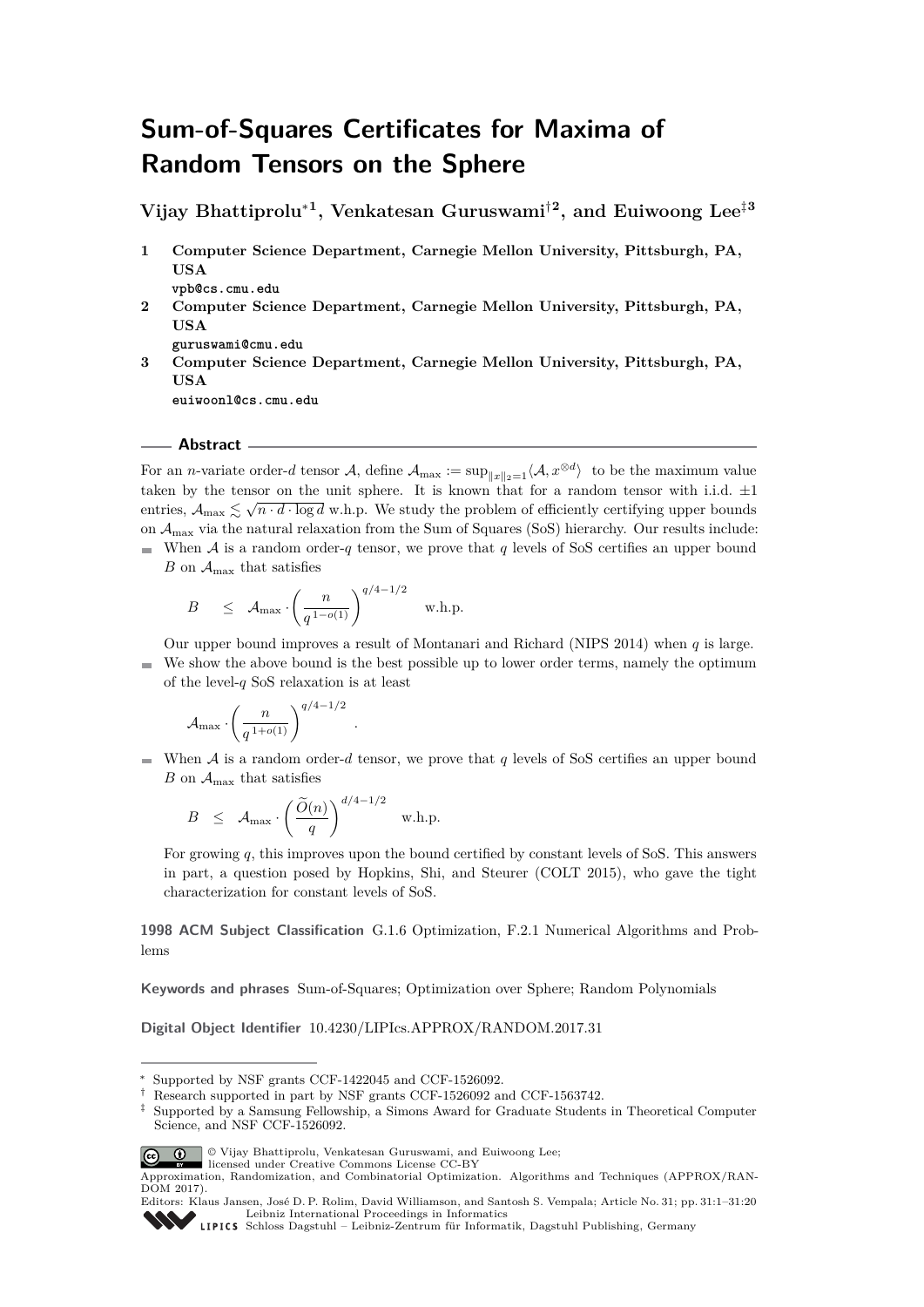## **31:2 Sum-of-Squares Certificates for Maxima of Random Tensors on the Sphere**

# **1 Introduction**

It is a well-known fact from random matrix theory that for an  $n \times n$  matrix M whose entries are i.i.d. Rademacher or standard normal random variables, the maximum value *x <sup>T</sup>Mx* taken by the associated quadratic form on the unit sphere  $||x||_2 = 1$ , is  $\Theta(\sqrt{n})$  with high probability. Further, this maximum value can be computed efficiently for any matrix, as it equals the largest eigenvalue of  $(M + M<sup>T</sup>)/2$ , so one can also efficiently certify that the maximum of a random quadratic form is at most  $O(\sqrt{n})$ .

This paper is motivated by the problem of analogous question for tensors. Namely, given a random order-*d* tensor  $A$  who entries are i.i.d. random  $\pm$  entries, we would like to certify an upper bound on the maximum value  $\mathcal{A}_{\text{max}} := \max_{\|x\|=1} \langle \mathcal{A}, x^{\otimes d} \rangle$  taken by the tensor on the unit sphere. This value is at most  $O_d(\sqrt{n})$  with high probability [\[18\]](#page-16-0). However, for  $d \geq 3$ , computing  $A_{\text{max}}$  for a *d*-tensor A is NP-hard, and it is likely that the problem is also very hard to approximate. Assuming the Exponential Time Hypothesis, Barak et al. [\[1\]](#page-15-0) proved that computing  $2 \rightarrow 4$  norm of a matrix, a special case of computing the norm of a 4-tensor, is hard to approximate within a factor  $\exp(\log^{1/2-\epsilon}(n))$  for any  $\epsilon > 0$ .

Our goal is to certify an *approximate* upper bound on Amax is not too far from the true value. Specifically, we seek an estimate  $B(\mathcal{A})$  which always upper bounds  $\mathcal{A}_{\text{max}}$ , and with high probability is as close to  $O_d(\sqrt{n})$  as possible for a random A.

In addition to its intrinsic interest, the problem of maximizing tensors and closely related tasks of computing tensor norms, has connections to diverse topics, such as quantum information theory [\[7,](#page-16-1) [2\]](#page-15-1), the Small Set Expansion Hypothesis (SSEH) and the Unique Games Conjecture (UGC) (via  $2 \rightarrow 4$  norm, see [\[1,](#page-15-0) [2\]](#page-15-1)), refuting random CSPs [\[16\]](#page-16-2), tensor decomposition [\[3,](#page-16-3) [10\]](#page-16-4), tensor PCA [\[15,](#page-16-5) [12\]](#page-16-6), and planted clique (via the parity tensor, see [\[9,](#page-16-7) [8\]](#page-16-8)). Many of these applications are of considerable interest in the  $2^{n^{\epsilon}}$ -runtime regime.

A natural approach to tackle the above problem is through the *Sum of Squares* (SoS) semidefinite programming relaxations. There are several ways to represent a tensor  $\mathcal{A} \in \mathbb{R}^{[n]^d}$  $\mathbb{R}^{n \times n}$  (assume *d* is even) in matrix form as  $M \in \mathbb{R}^{n \times (n)^{d/2} \times (n)^{d/2}}$  so that  $\langle A, x^{\otimes d} \rangle = (x^{\otimes d/2})^T M x^{\otimes d/2}$ for all  $x \in \mathbb{R}^n$ . The largest eigenvalue  $\lambda_{\max}(M)$  of any such matrix representation M serves as an (efficiently computable) upper bound on  $A_{\text{max}}$ . The basic SoS relaxation looks for the best matrix representation, i.e., the one minimizing  $\lambda_{\max}(M)$ , among all possible representations of the tensor A. This can be expressed as a semidefinite program, and also has a natural dual view in terms of pseudo-expectations or moment matrices (see Section [2.2\)](#page-4-0).

The SoS hierarchy offers a sequence of relaxations, parameterized by the *level q*, with larger  $q$  giving a (potentially) tighter relaxation. In our context, this amounts to optimizing over matrix representations of  $\mathcal{A}^{q/d}$  (we assume *q* is divisible by 2*d*); in the dual view, this involves optimizing over pseudo-expectations for polynomials of degree up to *q* (as opposed to degree *d* for the basic relaxation). The level-*q* relaxation can be solved in  $n^{O(q)}$  time by solving the associated semidefinite program. The SoS hierarchy thus presents a trade-off between approximation guarantee and runtime, with larger levels giving more accurate estimates at the expense of higher complexity.

This work is concerned with both positive and negative results on the efficacy of the SoS hierarchy to approximately certify the maxima of random tensors. We now turn to stating our results formally.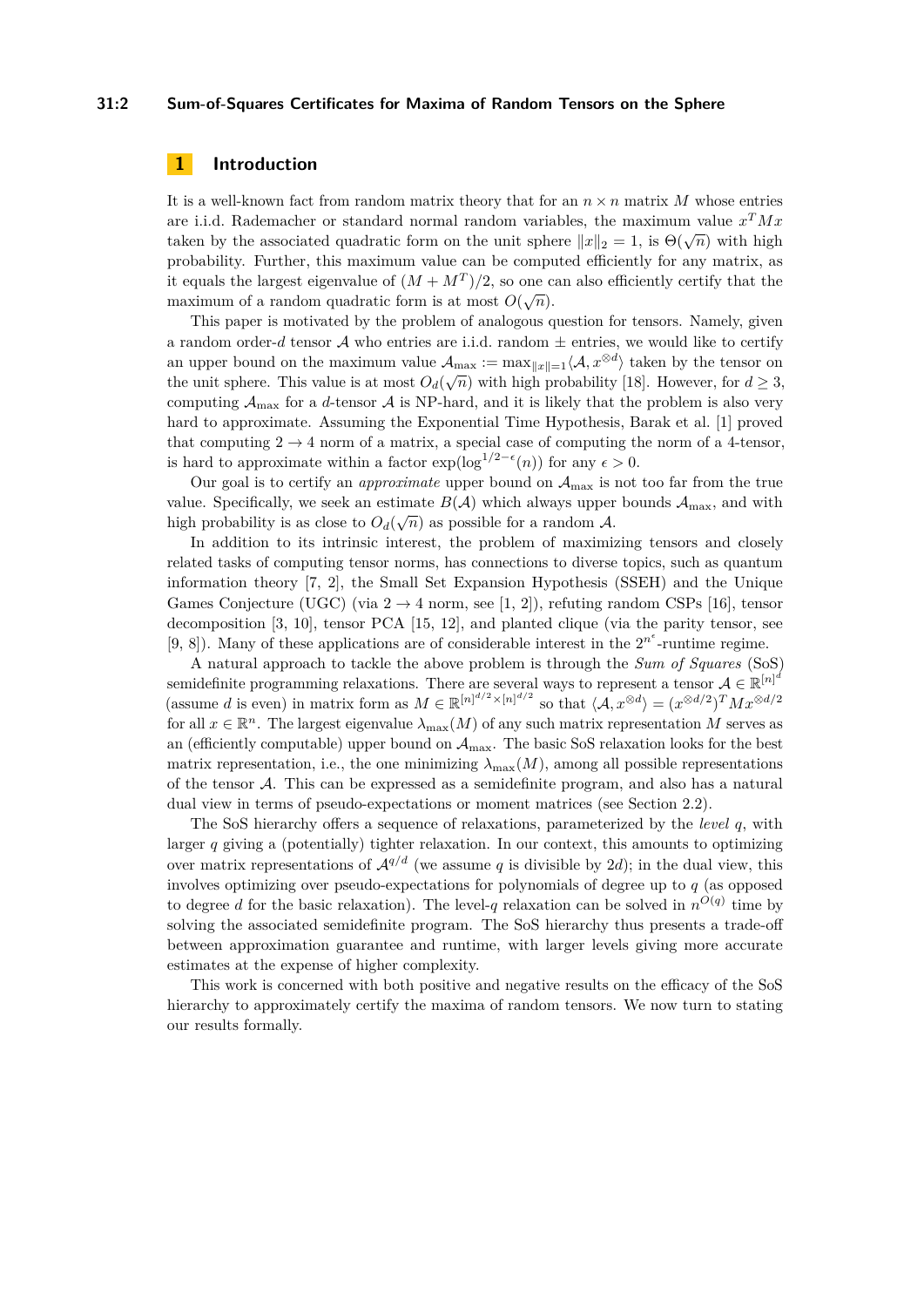# **1.1 Our Results**

For an order-*q* tensor  $A \in (\mathbb{R}^n)^{\otimes d}$ , the polynomial  $\mathcal{A}(x)$  and its maximum on the sphere  $\mathcal{A}_{\text{max}}$  are defined as

$$
\mathcal{A}(x):=\langle \mathcal{A}, x^{\otimes d} \rangle \qquad \mathcal{A}_{\max}:=\sup_{\|x\|=1} \mathcal{A}(x).
$$

When the entries of  $A$  are i.i.d. Rademacher random variables (or i.i.d. Gaussians), it is when the entries of  $A$  are 1.1.0. Rademacher random variables (or 1.1.0. Gaussians), it is<br>known that  $A_{\text{max}} \lesssim \sqrt{n \cdot d \cdot \log d}$  (see [\[18\]](#page-16-0)). We will also use, for a polynomial *g*,  $g_{\text{max}}$  to denote  $\sup_{\|x\|=1} g(x)$ .

# **SoS degree = Polynomial Degree**

We study the performance of degree-*q* SoS on random tensors of order-*q*. The formal definition and basic properties of SoS relaxations are presented in Section [2.2.](#page-4-0)

<span id="page-2-1"></span>▶ **Theorem 1.** For any even  $q \leq n$ , let  $A \in (\mathbb{R}^n)^{\otimes q}$  be a q-tensor with independent, *Rademacher entries. With high probability, the value B of the degree-q SoS relaxation of* Amax *satisfies*

*.*

$$
2^{-O(q)} \cdot \left(\frac{n}{q}\right)^{q/4 - 1/2} \le \frac{B}{\mathcal{A}_{\max}} \le 2^{O(q)} \cdot \left(\frac{n}{q}\right)^{q/4 - 1/2}
$$

This improves upon the  $O(n^{q/4})$  upper bound by Montanari and Richard [\[15\]](#page-16-5).

# **SoS Degree Polynomial Degree**

<span id="page-2-0"></span>**► Theorem 2.** Let  $A \in (\mathbb{R}^n)^{\otimes d}$  be a *d*-tensor with independent, Rademacher entries. Then *for any even q satisfying*  $d \leq q \leq n$ *, with high probability, the degree-q SoS certifies an upper bound B on* Amax *where w.h.p.,*

$$
\frac{B}{\mathcal{A}_{\max}} \leq \left(\frac{\widetilde{O}(n)}{q}\right)^{d/4-1/2}
$$

 $\triangleright$  Remark. Combining our upper bounds with the work of [\[12\]](#page-16-6) would yield improved tensor-PCA guarantees on higher levels of SoS.

 $\triangleright$  Remark. Raghavendra, Rao, and Schramm [\[16\]](#page-16-2) have independently and concurrently obtained similar (but weaker) results to Theorem [2](#page-2-0) for random degree-*d* polynomials. Specifically, their upper bounds appear to require the assumption that the SoS level *q* must be less than  $n^{1/(3d^2)}$  (our result only assumes  $q \leq n$ ). Further, they certify an upper bound that matches Theorem [2](#page-2-0) only when  $q \leq 2^{\sqrt{\log n}}$ .

# **1.2 Related Work**

#### **Upper Bounds**

Montanari and Richard [\[15\]](#page-16-5) presented a  $n^{O(d)}$ -time algorithm that can certify that the optimal value of  $A_{\text{max}}$  for a random *d*-tensor is at most  $O(n^{\frac{d/2}{2}})$  with high probability. Hopkins, Shi, and Steurer [\[12\]](#page-16-6) improved it to  $O(n^{\frac{d}{4}})$  with the same running time. They also asked how many levels of SoS are required to certify a bound of  $n^{3/4-\delta}$  for  $d=3$ .

Our analysis asymptotically improves the aforementioned bound when *q* is growing with *n*, and we prove an essentially matching lower bound (but only for the case  $q = d$ ). Secondly, we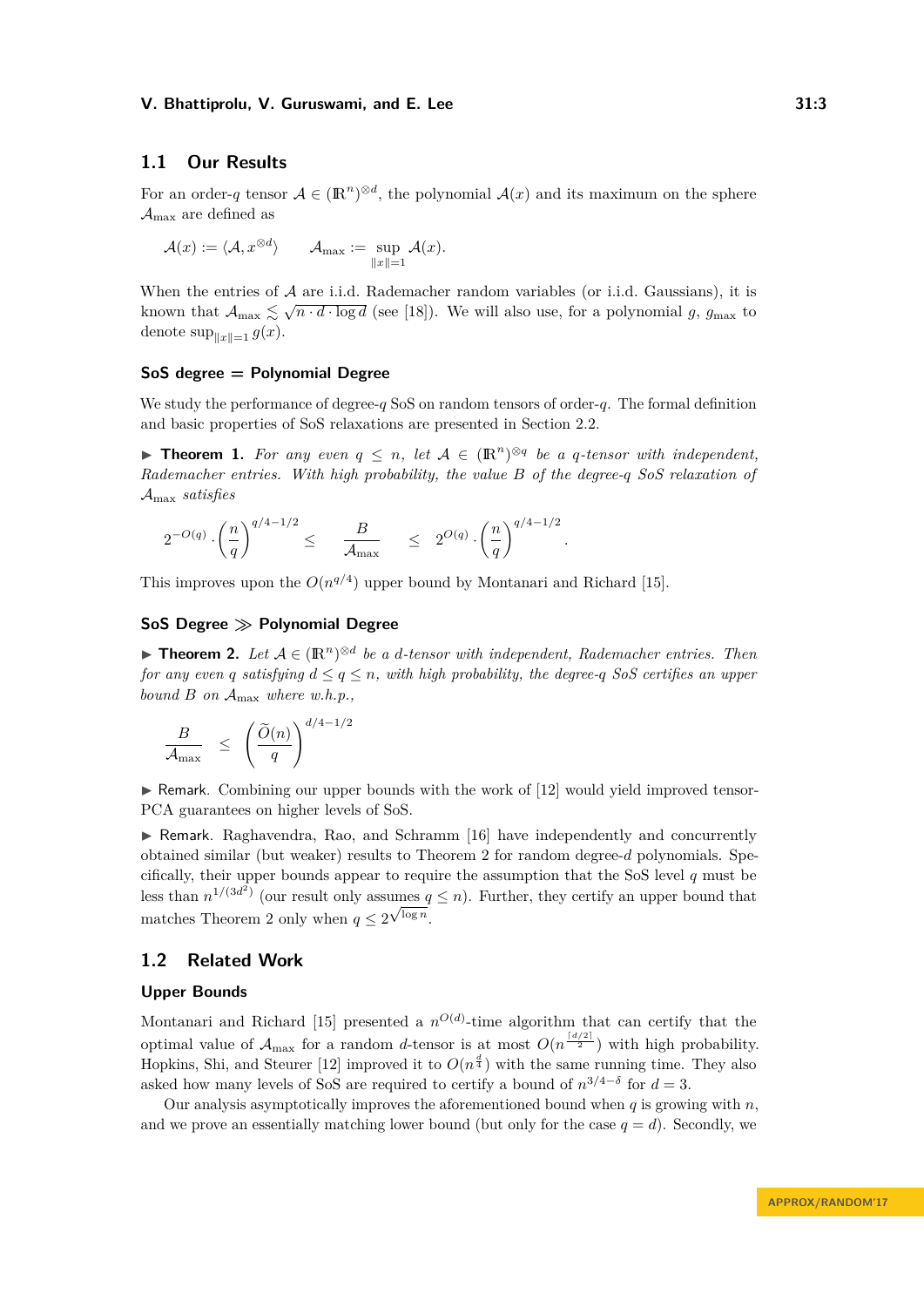# **31:4 Sum-of-Squares Certificates for Maxima of Random Tensors on the Sphere**

consider the case when *d* is fixed, and give improved results for the performance of degree-*q* SoS (for large *q*), thus answering in part, a question posed by Hopkins, Shi and Steurer [\[12\]](#page-16-6).

Raghavendra, Rao, and Schramm [\[16\]](#page-16-2) also prove results analogous to Theorem [2](#page-2-0) for the case of *sparse* random polynomials (a model we do not consider in this work, and which appears to pose additional technical difficulties). This implied upper bounds for refuting random instances of constraint satisfaction problems using higher levels of the SoS hierarchy, which were shown to be tight via matching SoS lower bounds in [\[13\]](#page-16-9).

#### **Lower Bounds**

While we only give lower bounds for the case of  $q = d$ , subsequent to our work, Hopkins et al. [\[11\]](#page-16-10) proved the following theorem, which gives lower bounds for the case of  $q \gg d$ :

 $\triangleright$  **Theorem 3.** Let f be a degree-d polynomial with i.i.d. gaussian coefficients. If there is some constant  $\epsilon > 0$  such that  $q \geq n^{\epsilon}$ , then with high probability over f, the optimum of the *level-q SoS relaxation of f*max *is at least*

$$
f_{\max} \cdot \Omega_d\Big((n/q^{O(1)})^{d/4-1/2}\Big) \ .
$$

Note that this almost matches our upper bounds from Theorem [2,](#page-2-0) modulo the exponent of *q*. For this same reason, the above result does not completely recover our lower bound in Theorem [1](#page-2-1) for the special case of  $q = d$ .

#### **Results for worst-case tensors**

It is proved in [\[5\]](#page-16-11) that the *q*-level SoS gives an  $(O(n)/q)^{d/2-1}$  approximation to  $||A||_2$  in the case of arbitrary *d*-tensors and an  $(O(n)/q)^{d/4-1/2}$  approximation to  $\mathcal{A}_{\text{max}}$  in the case of *d*-tensors with non-negative entries (for technical reasons one can only approximate  $\|\mathcal{A}\|_2 = \max\{|\mathcal{A}_{\text{max}}|, |\mathcal{A}_{\text{min}}|\}$  in the former case).

It is interesting to note that the approximation factor in the case of non-negative tensors matches the approximation factor (upto polylogs) we achieve in the random case. Additionally, the gap given by Theorem [1](#page-2-1) for the case of random tensors provides the best degree-*q* SoS gap for the problem of approximating the 2-norm of arbitrary *q*-tensors. Hardness results for the arbitrary tensor 2-norm problem is an important pursuit due to its connection to various problems for which subexponential algorithms are of interest.

# **1.3 Organization**

We begin by setting some important notation concerning SoS matrices, and describe some basic preliminaries about the SoS hierarchy in Section [2.](#page-3-0) We touch upon the main technical ingredients driving our work, and give an overview of the proof of Theorem [2](#page-2-0) and the lower bound in Theorem [1](#page-2-1) in Section [3.](#page-6-0) We present the proof of Theorem [2](#page-2-0) for the case of even *d* in Section [4,](#page-9-0) with the more tricky odd *d* case handled in the full version of our paper [\[6\]](#page-16-12). The lower bound on the value of SoS-hierarchy claimed in Theorem [1](#page-2-1) is proved in Section [5,](#page-12-0) and the upper bound in Theorem [1](#page-2-1) also follows based on some techniques in that section.

# <span id="page-3-0"></span>**2 Notation and Preliminaries**

#### **Multi-index and Multiset**

A multi-index is defined as a sequence  $\alpha \in \mathbb{N}^n$ . We use  $|\alpha|$  to denote  $\sum_{i=1}^n \alpha_i$  and  $\mathbb{N}_d^n$  (resp.  $\mathbb{N}_{\leq d}^n$  to denote the set of all multi-indices  $\alpha$  with  $|\alpha| = d$  (resp.  $|\alpha| \leq d$ ). We use 1 to denote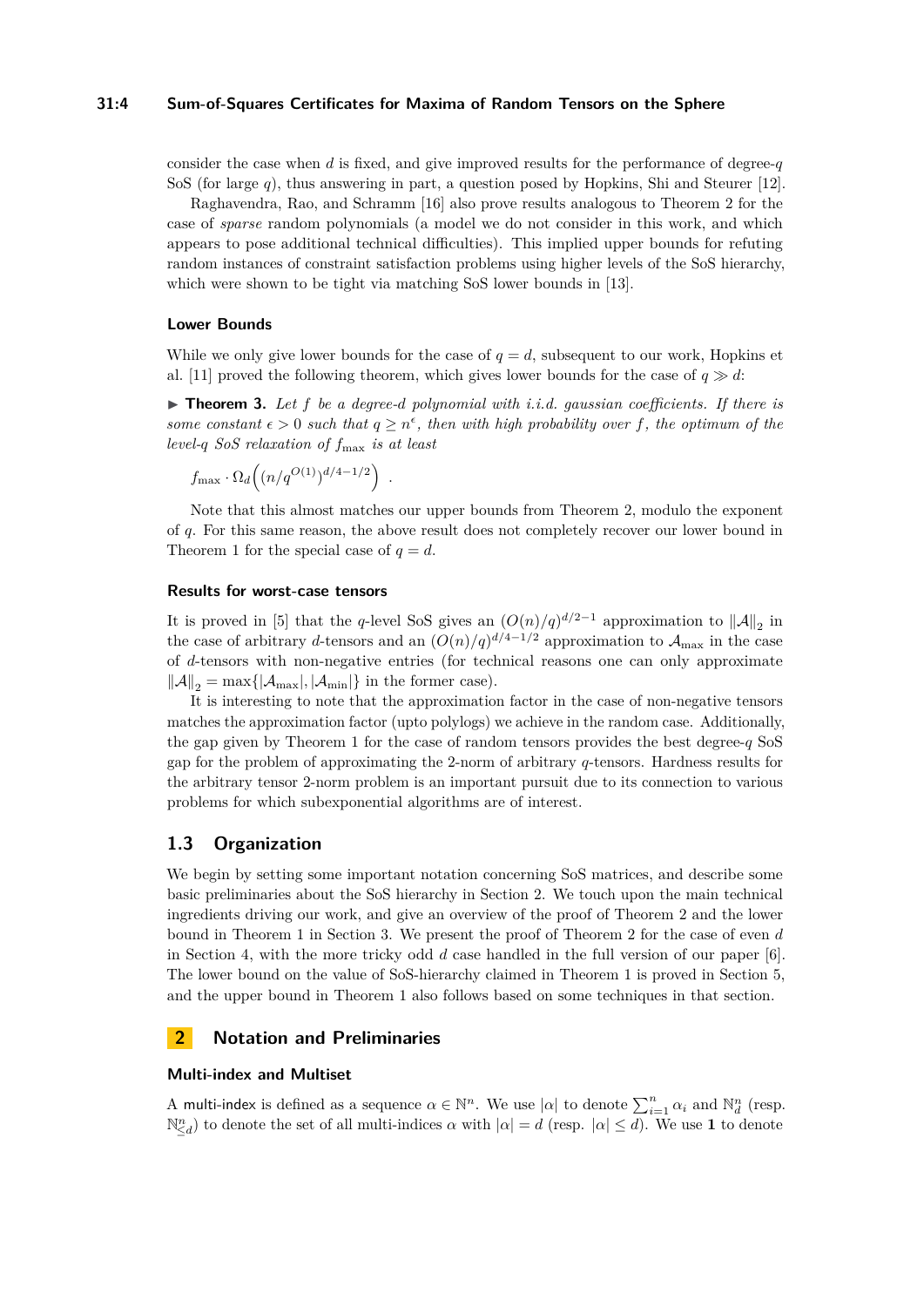the multi-index  $1^n$ . Thus, a homogeneous polynomial  $f$  of degree  $d$  can be expressed in terms of its coefficients as

$$
f(x) = \sum_{\alpha \in \mathbb{N}_d^n} f_\alpha \cdot x^\alpha,
$$

where  $x^{\alpha}$  is used to denote the monomial corresponding to  $\alpha$ . In general, with the exception of absolute-value, any scalar function/operation when applied to vectors/multi-indices, returns the vector obtained by applying the function/operation entry-wise.

# **2.1 Matrices**

For  $k \in \mathbb{N}$ , we will consider  $[n]^k \times [n]^k$  matrices *M* with real entries. All matrices considered in this paper should be taken to be symmetric (unless otherwise stated). We index entries of the matrix *M* as  $M[I, J]$  by tuples  $I, J \in [n]^k$ .  $\oplus$  denotes tuple-concatenation.

A tuple  $I = (i_1, \ldots, i_k)$  naturally corresponds to a multi-index  $\alpha(I) \in \mathbb{N}_k^n$  with  $|\alpha(I)| = k$ , i.e.  $\alpha(I)_j = |\{\ell \mid i_\ell = j\}|$ . For a tuple  $I \in [n]^k$ , we define  $\mathcal{O}(I)$  the set of all tuples *J* which correspond to the same multi-index i.e.,  $\alpha(I) = \alpha(J)$ . Thus, any multi-index  $\alpha \in \mathbb{N}_k^n$ , corresponds to an equivalence class in  $[n]^k$ . We also use  $\mathcal{O}(\alpha)$  to denote the class of all tuples corresponding to *α*.

Note that a matrix of the form  $(x^{\otimes k})(x^{\otimes k})^T$  has many additional symmetries, which are also present in solutions to programs given by the SoS hierarchy. To capture this, consider the following definition:

 $\triangleright$  **Definition 4** (SoS-Symmetry). A matrix M which satisfies  $M[I, J] = M[K, L]$  whenever  $\alpha(I) + \alpha(J) = \alpha(K) + \alpha(L)$  is referred to as SoS-symmetric.

▶ Definition 5 (Matrix-Representation). For a homogeneous degree-*t* (*t* even) polynomial *g*, we say a matrix  $M_g \in \mathbb{R}^{\lfloor n \rfloor^{t/2} \times \lfloor n \rfloor^{t/2}}$  is a degree-*t* matrix representation of *g* if for all *x*,  $g(x) = (x^{\otimes t/2})^T M_g x^{\otimes t/2}$ . (We note here that every homogeneous polynomial has a unique SoS-Symmetric matrix representation.)

Note that  $\lambda_{\text{max}}(M_q)$  is an upper bound on  $g_{\text{max}}$ . This prompts the following relaxation of *g*max that is closely related to the final SoS relaxation used in our upper bounds:

 $\triangleright$  **Definition 6.** For a homogeneous degree-*t* (*t* even) polynomial *q*, define

 $\Lambda(g) := \inf \left\{ \lambda_{\max}(M_g) \middle| M_g \text{ represents } g \right\}.$ 

As we will see shortly,  $\Lambda(g)$  is the dual of a natural SoS relaxation of  $g_{\text{max}}$ .

# <span id="page-4-0"></span>**2.2 SoS Hierarchy**

Let  $\mathbb{R}[x]_{\leq q}$  be the vector space of polynomials with real coefficients in variables  $x =$  $(x_1, \ldots, x_n)$ , of degree at most *q*. For an even integer *q*, the degree-*q* pseudo-expectation operator is a linear operator  $\mathbf{E}: \mathbb{R}[x]_{\leq q} \mapsto \mathbb{R}$  such that

- **1.**  $\widetilde{\mathbf{E}}[1] = 1$  for the constant polynomial 1.
- 2.  $\mathbf{\widetilde{E}}[p_1 + p_2] = \mathbf{\widetilde{E}}[p_1] + \mathbf{\widetilde{E}}[p_2]$  for any polynomials  $p_1, p_2 \in \mathbb{R}[x]_{\leq q}$ .
- **3.**  $\mathbf{\tilde{E}}[p^2] \ge 0$  for any polynomial  $p \in \mathbb{R}[x]_{\le q/2}$ .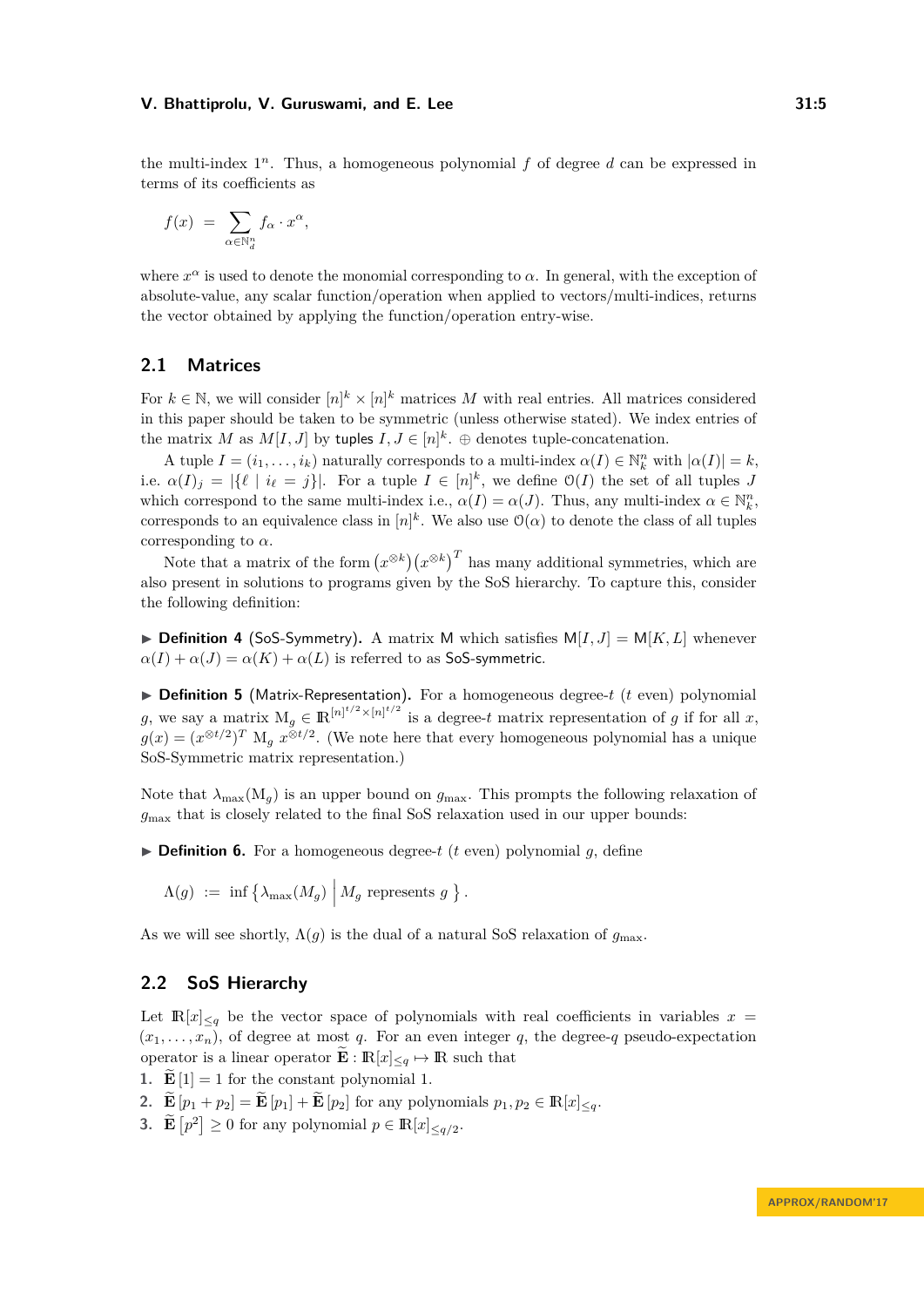# **31:6 Sum-of-Squares Certificates for Maxima of Random Tensors on the Sphere**

The pseudo-expectation operator  $\mathbf{\tilde{E}}$  can be completely described by the *moment matrix* (while x is a column vector, we abuse notation and let  $(1, x)$  denote the column vector  $(1, x_1, \ldots, x_n)^T$ 

<span id="page-5-1"></span>
$$
\overline{\mathbf{X}} := \widetilde{\mathbf{E}} \left[ (1, x)^{\otimes q/2} \ ((1, x)^{\otimes q/2})^T \right]. \tag{2.1}
$$

Moreover, the condition  $\mathbf{E}[p^2] \ge 0$  for all  $p \in \mathbb{R}[x]_{\le q/2}$  can be shown to be equivalent to  $\overline{X} \succ 0$ .

# **Constrained Pseudoexpectations**

For a system of polynomial constraints

 $C = \{f_1 = 0, \ldots, f_m = 0, g_1 \geq 0, \ldots, g_r \geq 0\},\$ 

we say  $\widetilde{\mathbf{E}}_C$  is a pseudoexpectation operator respecting C, if in addition to the above conditions, it also satisfies

1. **E**<sub>C</sub> $[p \cdot f_i] = 0$ ,  $\forall i \in [m]$  and  $\forall p$  such that deg $(p \cdot f_i) \leq q$ .

2.  $\mathbf{E}_C[p^2 \cdot \prod_{i \in S} g_i] \geq 0, \forall S \subseteq [r] \text{ and } \forall p \text{ such that } \deg(p^2 \cdot \prod_{i \in S} g_i) \leq q.$ 

It is well-known that such constrained pseudoexpectation operators can be described as solutions to semidefinite programs of size  $n^{O(q)}$  [\[4,](#page-16-13) [14\]](#page-16-14). This hierarchy of semidefinite programs for increasing *q* is known as the SoS hierarchy.

## **Additional Facts about SoS**

We shall record here some well-known facts about SoS that come in handy later.

► **Claim 7.** *For polynomials*  $p_1, p_2$ *, let*  $p_1 \succeq p_2$  *denote that*  $p_1 - p_2$  *is a sum of squares. It is easy to verify that if p*1*, p*<sup>2</sup> *are homogeneous degree d polynomials and there exist matrix representations*  $M_{p_1}$  *and*  $M_{p_2}$  *of*  $p_1$  *and*  $p_2$  *respectively, such that*  $M_{p_1} - M_{p_2} \succeq 0$ *, then*  $p_1 - p_2 \succeq 0.$ 

 $\bullet$  **Claim 8** (Pseudo-Cauchy-Schwarz [\[2\]](#page-15-1)).  $\widetilde{\mathbf{E}} [p_1 p_2] \leq (\widetilde{\mathbf{E}} [p_1^2] \widetilde{\mathbf{E}} [p_2^2])^{1/2}$  for any  $p_1, p_2$  of degree *at most q/*2*.*

# **SoS Relaxations for Amax**

Given an order-*q* tensor A, our degree-*q* SoS relaxation for  $A_{\text{max}}$  which we will henceforth denote by  $\mathsf{SoS}_{q}(\mathcal{A}(x))$  is given by,

maximize  $\widetilde{\mathbf{E}}_C[\mathcal{A}(x)]$ subject to :  $\widetilde{\mathbf{E}}_C$  is a degree-*q* 

<span id="page-5-2"></span>pseudoexpectation

$$
\widetilde{\mathbf{E}}_C \text{ respects } C \equiv \{ ||x||_2^q = 1 \}
$$

Assuming *q* is divisible by 2*d*, we make an observation that is useful in our upper bounds:

$$
\mathcal{A}_{\max} \leq \text{SoS}_q(\mathcal{A}(x)) \leq \text{SoS}_q\Big(\mathcal{A}(x)^{q/d}\Big)^{d/q} = \Lambda\Big(\mathcal{A}(x)^{q/d}\Big)^{d/q} \tag{2.2}
$$

where the second inequality follows from Pseudo-Cauchy-Scwarz, and the equality follows from well known strong duality of the following programs (specifically, take  $g(x) := \mathcal{A}(x)^{q/d}$ ):<sup>[1](#page-5-0)</sup>

<span id="page-5-0"></span><sup>1</sup> Compared to [\(2.1\)](#page-5-1), the primal formulation here uses a *homogeneous* moment matrix or pseudoexpectation operator, defined for polynomials of degree exactly *q*.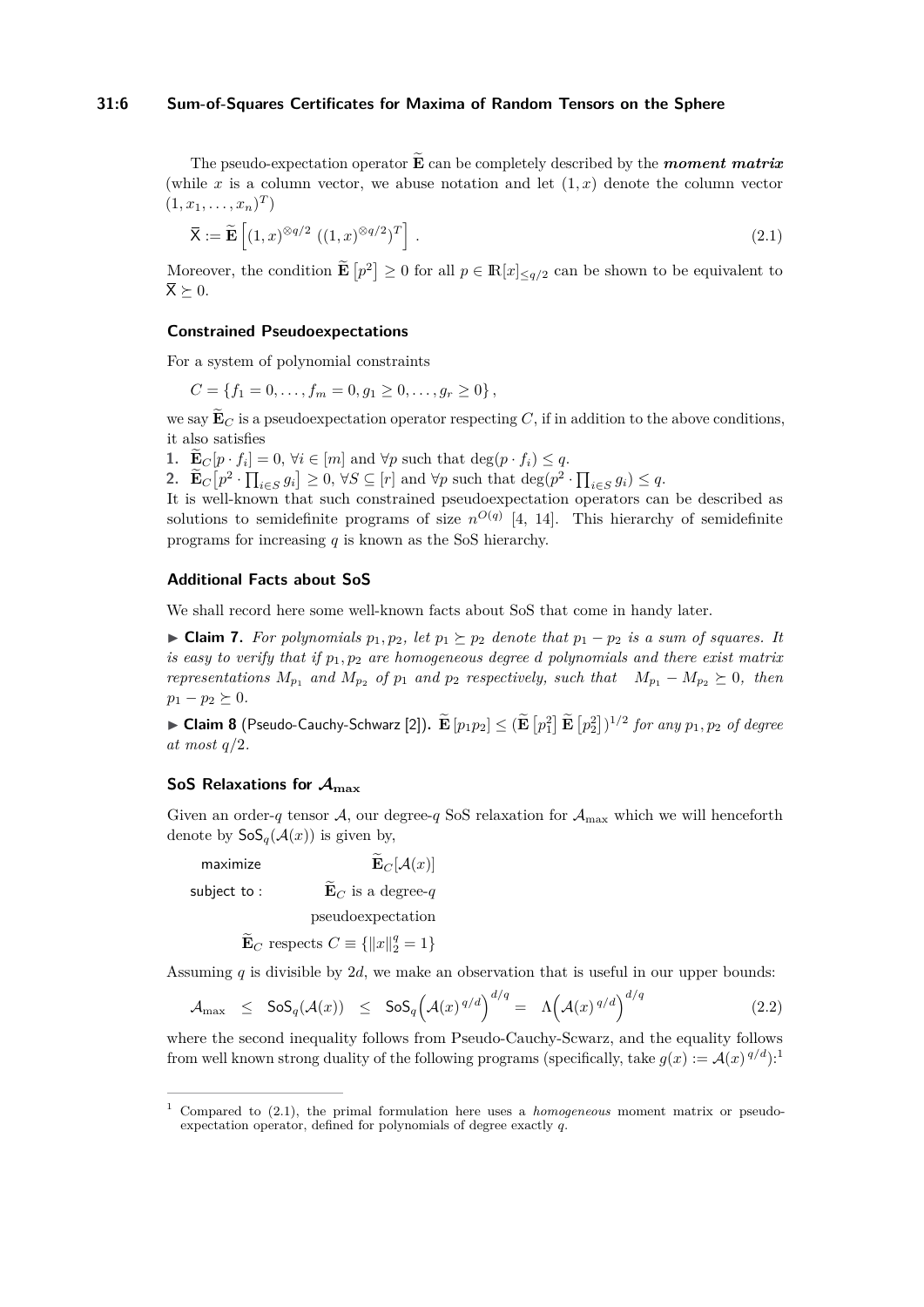

**Figure 2.1** Duals of Λ(*g*) for the degree-*q* homogeneous polynomial *g*.

# **Note**

In the rest of the paper, we will drop the subscript *C* of the pseudo-expectation operator since throughout this work, we only assume the hypersphere constraint.

# <span id="page-6-0"></span>**3 Overview of our Methods**

We now give a high level view of the two broad techniques driving this work, followed by a more detailed overview of the proofs.

# **Higher Order Mass-Shifting**

Our approach to upper bounds on a random low degree (say *d*) polynomial *f*, is through exhibiting a matrix representation of  $f^{q/d}$  that has small operator norm. Such approaches had been used previously for low-degree SoS upper bounds. However when the SoS degree is constant, the set of SoS symmetric positions is also a constant and the usual approach is to shift all the mass towards the diagonal which is of little consequence when the SoSdegree is low. In contrast, when the SoS-degree is large, many non-trivial issues arise when shifting mass across SoS-symmetric positions, as there are many permutations with very large operator norm. In our setting, mass-shifting approaches like symmetrizing and diagonalshifting fail quite spectacularly to provide good upper bounds. For our upper bounds, we crucially exploit the existence of "good permutations", and moreover that there are  $q^q \cdot 2^{-O(q)}$ such good permutations. On averaging the representations corresponding to these good permutations, we obtain a matrix that admits similar spectral preperties to those of a matrix with i.i.d. entries, and with much lower variance (in most of the entries) compared to the naive representations.

# **Square Moments of Wigner Semicircle Distribution**

Often when one is giving SoS lower bounds, one has a linear functional that is not necessarily PSD and a natural approach is to fix it by adding a pseudo-expectation operator with large value on square polynomials (under some normalization). Finding such operators however, is quite a non-trivial task when the SoS-degree is growing. We show that if  $x_1, \ldots, x_n$  are independently drawn from the Wigner semicircle distribution, then for any polynomial *p*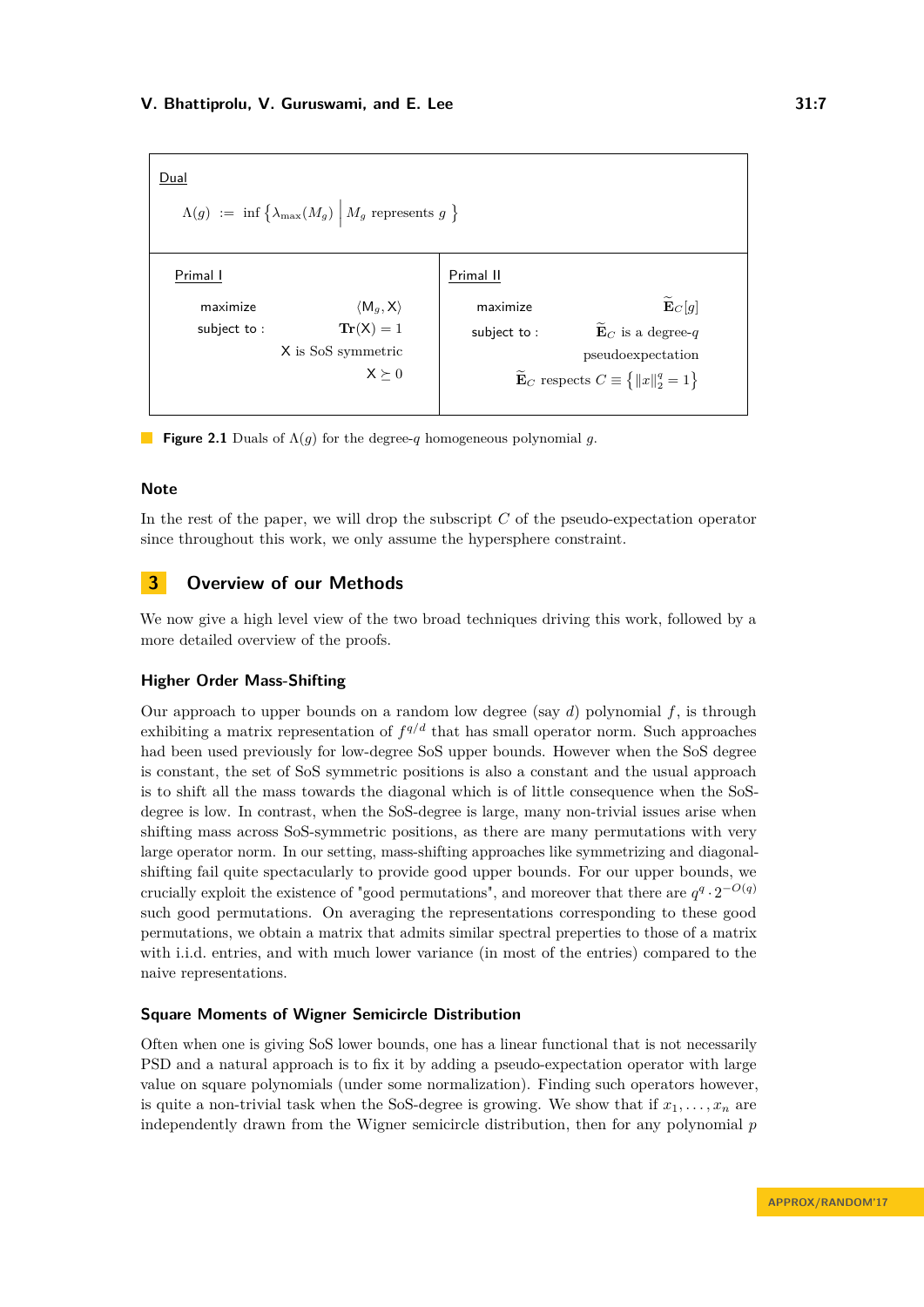## **31:8 Sum-of-Squares Certificates for Maxima of Random Tensors on the Sphere**

of any degree,  $\mathbf{E}\left[p^2\right]$  is large (with respect to the degree and coefficients of *p*). Our proof crucially relies on knowledge of the Cholesky decomposition of the moment matrix of the univariate Wigner distribution. This tool was useful to us in giving tight *q*-tensor lower bounds, and we believe it to be generally useful for high degree SoS lower bounds.

# <span id="page-7-1"></span>**3.1 Overview of Upper Bound Proofs**

For even *d*, let  $A \in \mathbb{R}^{[n]^d}$  be a *d*-tensor with i.i.d.  $\pm 1$  entries and let  $A \in \mathbb{R}^{[n]^{d/2} \times [n]^{d/2}}$  be the matrix flattening of A, i.e.,  $A[I, J] = A[I \oplus J]$  (recall that  $\oplus$  denotes tuple concatenation). Also let  $f(x) := A(x) = \langle A, x^{\otimes d} \rangle$ . It is well known that  $f_{\text{max}} \leq O(\sqrt{n \cdot d \cdot \log d})$  with high probability [\[18\]](#page-16-0). For such a polynomial *f* and any *q* divisible by *d*, in order to establish Theorem [2,](#page-2-0) by Eq. [\(2.2\)](#page-5-2) it is sufficient to prove that with high probability,

$$
\left(\Lambda\!\left(f^{q/d}\right)\right)^{d/q} \;\leq\; \widetilde{O}\!\left(\frac{n}{q^{1-2/d}}\right)^{d/4} = \; \; \widetilde{O}\!\left(\frac{n}{q}\right)^{d/4-1/2} \cdot f_{\text{\rm max}}.
$$

We give an overview of the proof. Let  $d = 4$  for the sake of clarity of exposition. To prove an upper bound on  $\Lambda(f^{q/4})$  using degree-*q* SoS (assume *q* is a multiple of 4), we define a suitable matrix representation  $M := M_{f^{q/4}} \in \mathbb{R}^{\lfloor n \rfloor^{q/2} \times \lfloor n \rfloor^{q/2}}$  of  $f^{q/4}$  and bound  $||M||_2$ . Since  $\Lambda(f) \leq (\|M\|_2)^{q/4}$  for any representation *M*, a good upper bound on  $\|M\|_2$  certifies that  $\Lambda(f)$  is small.

One of the intuitive reasons taking a high power gives a better bound on the spectral norm is that this creates more entries of the matrix that correspond to the same monomial, and distributing the coefficient of this monomial equally among the corresponding entries reduces variance (i.e., **Var**  $[X]$  is less than  $k \cdot \textbf{Var}[X/k]$  for  $k > 1$ ). In this regard, the most natural representation *M* of  $f^{q/4}$  is the *complete symmetrization*.

$$
M_c[(i_1,\ldots,i_{q/2}), (i_{q/2+1},\ldots,i_q)]
$$
  
=  $\frac{1}{q!} \cdot \sum_{\pi \in \mathbb{S}_q} A^{\otimes q/4}[(i_{\pi(1)},\ldots,i_{\pi(q/2)}), (i_{\pi(q/2+1)},\ldots,i_{\pi(q)})]$   
=  $\frac{1}{q!} \cdot \sum_{\pi \in \mathbb{S}_q} \prod_{j=1}^{q/4} A[(i_{\pi(2j-1)}, i_{\pi(2j)}), (i_{\pi(q/2+2j-1)}, i_{\pi(q/2+2j)})].$ 

However,  $||M_c||_2$  turns out to be much larger than  $\Lambda(f)$ , even when  $q = 8$ . One intuitive explanation is that  $M_c$ , as a  $n^4 \times n^4$  matrix, contains a copy of  $\textbf{Vec}(A) \textbf{Vec}(A)^T$ , where **Vec**(*A*) ∈  $\mathbb{R}^{\lfloor n \rfloor^4}$  is the vector with **Vec**(*A*)[*i*<sub>1</sub>*, i*<sub>2</sub>*, i*<sub>3</sub>*, i*<sub>4</sub>] = *A*[(*i*<sub>1</sub>*, i*<sub>2</sub>*),*(*i*<sub>3</sub>*, i*<sub>4</sub>]]. Then **Vec**(*A*) is a vector that witnesses  $||M_c||_2 \geq \Omega(n^2)$ , regardless of the randomness of *f*. Our final representation<sup>[2](#page-7-0)</sup> is the following *row-column independent symmetrization* that simultaneously respects the spectral structure of a random matrix *A* and reduces the variance. Our *M* is given by

$$
M[(i_1, \ldots, i_{q/2}), (j_1, \ldots, j_{q/2})]
$$
  
=  $\frac{1}{(q/2)!^2} \cdot \sum_{\pi, \sigma \in \mathbb{S}_{q/2}} A^{\otimes q/4}[(i_{\pi(1)}, \ldots, i_{\pi(q/2)}), (j_{\sigma(1)}, \ldots, j_{\sigma(q/2)})]$   
=  $\frac{1}{(q/2)!^2} \cdot \sum_{\pi, \sigma \in \mathbb{S}_{q/2}} \prod_{k=1}^{q/4} A[(i_{\pi(2k-1)}, i_{\pi(2k)}), (j_{\sigma(2k-1)}, j_{\sigma(2k)})].$ 

<span id="page-7-0"></span> $2$  The independent and concurrent work of [\[16\]](#page-16-2) uses the same representation.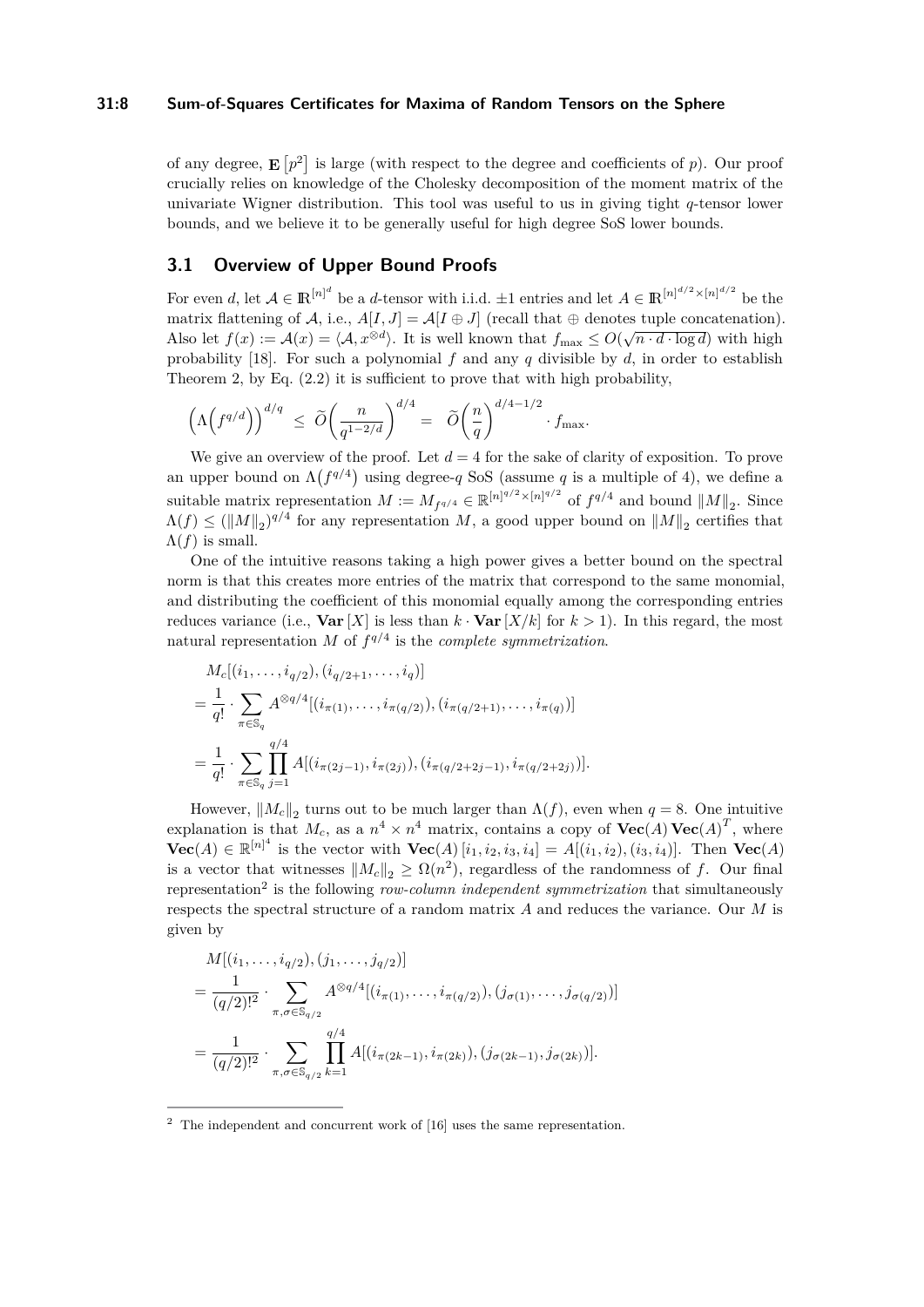To formally show  $||M||_2 = \tilde{O}(n/\sqrt{q})^{q/4}$  with high probability, we use the trace method to show

$$
\mathbf{E}\left[\mathbf{Tr}(M^p)\right] \leq 2^{O(pq\log p)}\frac{n^{pq/4+q/2}}{q^{pq/8}},
$$

where  $\mathbf{E}[\textbf{Tr}(M^p)]$  can be written as  $(\text{let } I^{p+1} := I^1)$ 

$$
\mathbf{E}\left[\sum_{I^1,\ldots,I^p\in[n]^{q/2}}\prod_{j=1}^p M[I^j,I^{j+1}]\right]
$$
\n
$$
=\sum_{I^1,\ldots,I^p}\mathbf{E}\left[\prod_{j=1}^p(\sum_{\pi_j,\sigma_j\in\mathbb{S}_{q/2}}\prod_{k=1}^{q/4}A[(I^k_{\pi_j(2k-1)},I^k_{\pi_j(2k)}),(I^{k+1}_{\sigma_j(2k-1)},I^{k+1}_{\sigma_j(2k)})])\right].
$$

Let  $E(I^1, \ldots, I^p)$  be the expectation value for  $I^1, \ldots, I^p$  in the right hand side. We study  $E(I^1, \ldots, I^p)$  for each  $I^1, \ldots, I^p$  by careful counting of the number of permutations on a given sequence with possibly repeated entries. For any  $I^1, \ldots, I^p \in [n]^{q/2}$ , let  $\# (I^1, \ldots, I^p)$ denote the number of distinct elements of  $[n]$  that occur in  $I^1, \ldots, I^p$ , and for each  $s =$  $1,\ldots,\#(I^1,\ldots,I^p)$ , let  $c^s \in (\{0\} \cup [q/2])^p$  denote the number of times that the *j*th smallest element occurs in  $I^1, \ldots, I^p$ . When  $E(I^1, \ldots, I^p) \neq 0$ , it means that for some permutations  $\{\pi_i, \sigma_i\}_i$ , every term  $A[\cdot, \cdot]$  must appear even number of times. This implies that the number of distinct elements in  $I^1, \ldots, I^p$  is at most half the maximal possible number  $pq/2$ . This lemma proves the intuition via graph theoretic arguments.

▶ Lemma 9. *If*  $E(I^1, ..., I^p) \neq 0$ ,  $\#(I^1, ..., I^p) \leq \frac{pq}{4} + \frac{q}{2}$ .

The number of  $I^1, \ldots, I^p$  that corresponds to a sequence  $c^1, \ldots, c^s$  is at most  $\frac{n^s}{s!}$  $\frac{n^s}{s!} \cdot \frac{((q/2)!)^p}{\prod_{c=1}^1(s)}$  $\frac{(q/2)!}{\prod_{\ell \in [p]} c_{\ell}^{1}! \cdot c_{\ell}^{p}!}.$ Furthermore, there are at most  $2^{O(pq)} p^{pq/2}$  different choices of  $c^1, \ldots, c^s$  that corresponds to some  $I^1, \ldots, I^p$ . The following technical lemma bounds  $E(I^1, \ldots, I^p)$  by careful counting arguments.

▶ **Lemma 10.** *For any*  $I^1, \ldots, I^p, E(I^1, \ldots, I^p) \leq 2^{O(pq)} \frac{p^{5pq/8}}{n^{3pq/8}}$  $\frac{p^{3pq/8}}{q^{3pq/8}} \prod_{\ell \in [p]} c_{\ell}^{1}! \ldots c_{\ell}^{s}!$ 

Summing over all *s* and multiplying all possibilities,

$$
\mathbf{E} \left[ \mathbf{Tr}(M^p) \right] \leq \sum_{s=1}^{pq/4+q/2} \left( 2^{O(pq)} p^{pq/2} \right) \cdot \left( \frac{n^s}{s!} \cdot ((q/2)!)^p \right) \cdot \left( 2^{O(pq)} \frac{p^{5pq/8}}{q^{3pq/8}} \right)
$$
  
= 
$$
\max_{1 \leq s \leq pq/4+q/2} 2^{O(pq \log p)} \cdot n^s \cdot \frac{q^{pq/8}}{s!}.
$$

When  $q \leq n$ , the maximum occurs when  $s = pq/4 + q/2$ , so  $\mathbf{E} [\text{Tr}(M^p)] \leq 2^{O(pq \log p)} \cdot \frac{n^{pq/4+q/2}}{qpq/8}$ *q pq/*8 as desired.

# **3.2 Overview of Lower Bound Proofs**

Let A, A, f be as in Section [3.1.](#page-7-1) To prove the lower bound in Theorem [1,](#page-2-1) we construct a moment matrix M that is positive semidefinite, SoS-symmetric,  $\text{Tr}(M) = 1$ , and  $\langle A, M \rangle \ge$  $2^{-O(d)} \cdot \frac{n^{d/4}}{d^{d/4}}$  $\frac{d^{n}}{d^{d/4}}$ . At a high level, our construction is  $M := c_1 A + c_2 W$  for some  $c_1, c_2$ , where A contains entries of *A* only corresponding to the multilinear indices, averaged over all SoS-symmetric positions. This gives a large inner product with *A*, SoS-symmetry, and nice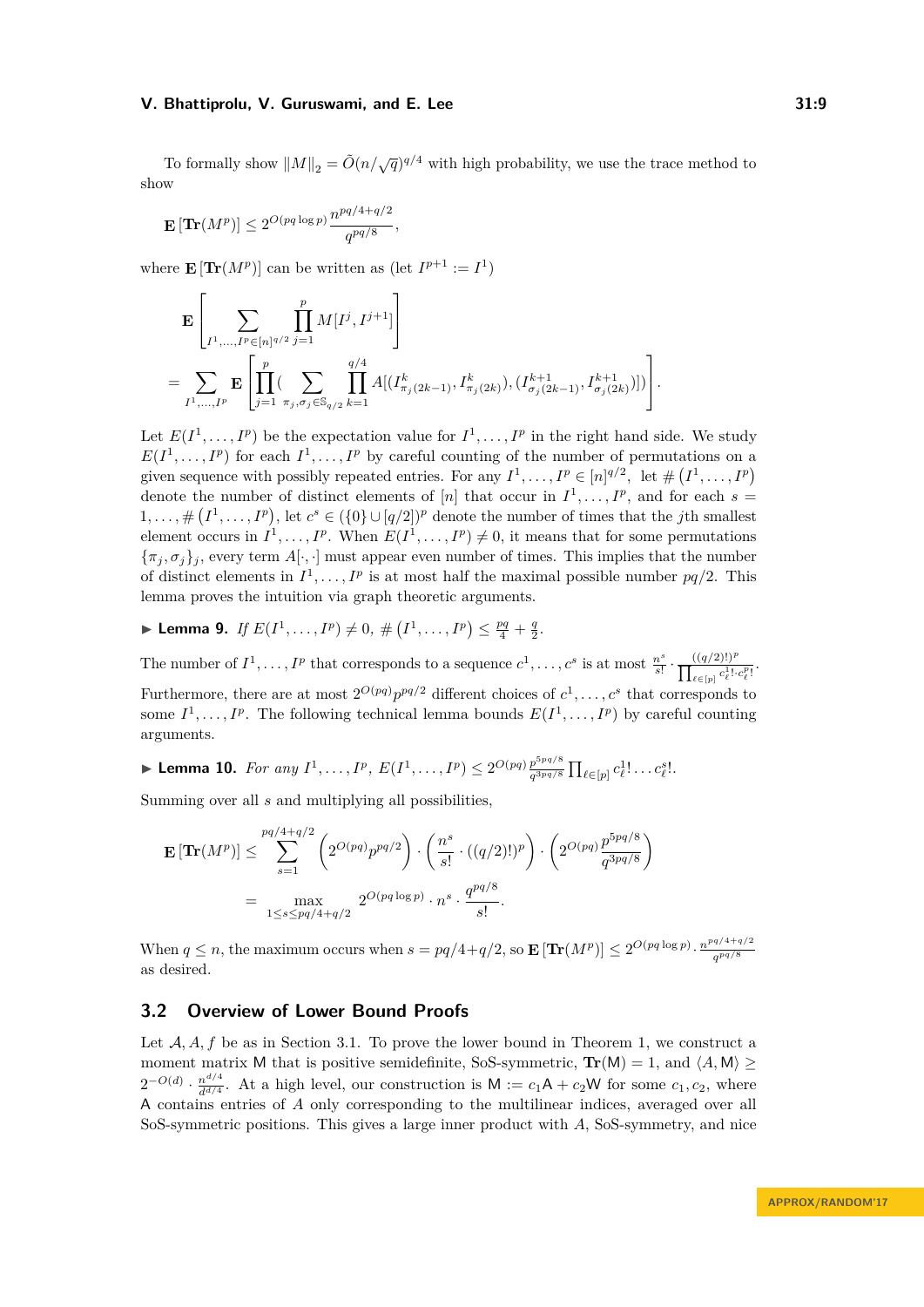### **31:10 Sum-of-Squares Certificates for Maxima of Random Tensors on the Sphere**

spectral properties even though it is not positive semidefinite. The most natural way to make it positive semidefinite is adding a copy of the identity matrix, but this will again break the SoS-symmetry.

Our main technical contribution here is the construction of W that acts like a *SoS*symmetrized identity. It has the minimum eigenvalue at least  $\frac{1}{2}$ , while the trace being  $n^{d/2} \cdot 2^{O(d)}$ , so the ratio of the average eigenvalue to the minimum eigenvalue is bounded above by  $2^{O(d)}$ , which allows us to prove a tight lower bound. To the best of our knowledge, no such bound was known for SoS-symmetric matrices except small values of  $d = 3, 4$ .

Given  $I, J \in [n]^{d/2}$ , we let  $W[I, J] := \mathbf{E}[x^{\alpha(I) + \alpha(J)}]$ , where  $x_1, \ldots, x_n$  are independently sampled from the *Wigner semicircle distribution*, whose probability density function is the semicircle  $f(x) = \frac{2}{\pi}\sqrt{1-x^2}$ . Since  $\mathbf{E}[x_1^{\ell}] = 0$  if  $\ell$  is odd and  $\mathbf{E}[x_1^{2\ell}] = \frac{1}{\ell+1} {2\ell \choose \ell}$ , which is the  $\ell$ th Catalan number, each entry of W is bounded by  $2^{O(d)}$  and  $\text{Tr}(W) \leq n^{d/2} \cdot 2^{O(d)}$ . To prove a lower bound on the minimum eigenvalue, we show that for any degree- $\ell$  polynomial  $p$  with *m* variables,  $\mathbf{E}[p(x_1, \ldots, x_m)^2]$  is large by induction on  $\ell$  and *m*. We use another property of the Wigner semicircle distribution that if  $H \in \mathbb{R}^{(d+1)\times(d+1)}$  is the univariate moment matrix of  $x_1$  defined by  $H[i, j] = \mathbf{E}[x_1^{i+j}]$   $(0 \le i, j \le d)$  and  $H = (R^T)R$  is the Cholesky decomposition of *H*, *R* is an upper triangular matrix with 1's on the main diagonal. This nice Cholesky decomposition allows us to perform the induction on the number of variables while the guarantee on the minimum eigenvalue is independent of *n*.

# <span id="page-9-0"></span>**4 Upper bounds for even degree tensors**

For even *d*, let  $A \in \mathbb{R}^{[n]^d}$  be a *d*-tensor with i.i.d.  $\pm 1$  entries and let  $A \in \mathbb{R}^{[n]^{d/2} \times [n]^{d/2}}$  be the matrix flattening of A, i.e.,  $A[I, J] = A[I \oplus J]$  (recall that  $\oplus$  denotes tuple concatenation). Also let  $f(x) := \mathcal{A}(x) = \langle \mathcal{A}, x^{\otimes d} \rangle$ . With high probability  $f_{\text{max}} = O(\sqrt{n \cdot d \cdot \log d})$ . In this section, we prove that for every  $q$  divisible by  $d$ , with high probability,

$$
\left(\Lambda\Big(f^{q/d}\Big)\right)^{d/q} \ \le \ \widetilde O\bigg(\frac{n}{q^{1-2/d}}\bigg)^{d/4} = \ \ \widetilde O\bigg(\frac{n}{q}\bigg)^{d/4-1/2} \cdot f_{\max}.
$$

To prove it, we use the following matrix representation *M* of  $f^{q/d}$ , and show that  $||M||_2 \le$  $\tilde{O}_d \bigg( \left( \frac{n \log^5 n}{a^{1-2/d}} \right)$  $\left(\frac{n \log^5 n}{q^{1-2/d}}\right)^{q/4}$ . Given a tuple  $I = (i_1, \ldots, i_q)$ , and an integer *d* that divides *q* and  $1 \leq \ell \leq q/d$ , let  $I_{\ell;d}$  be the *d*-tuple  $(I_{d(\ell-1)+1}, \ldots, I_{d\ell})$  (i.e., if we divide *I* into  $q/d$  tuples of length *d*,  $I_{\ell;d}$  be the  $\ell$ -th tuple). Furthermore, given a tuple  $I = (i_1, \ldots, i_q) \in [n]^q$  and a permutation  $\pi \in [n]^q$ , let  $\pi(I)$  be another *q*-tuple whose  $\ell$ th coordinate is  $\pi(i_\ell)$ . For  $I, J \in [n]^{q/2}, M[I, J]$  is formally given by

$$
M[I, J] = \frac{1}{q!} \cdot \sum_{\pi, \sigma \in \mathbb{S}_{q/2}} A^{\otimes q/d} [\pi(I), \sigma(J)]
$$
  
= 
$$
\frac{1}{q!} \cdot \sum_{\pi, \sigma \in \mathbb{S}_{q/2}} \prod_{\ell=1}^{q/d} A[(\pi(I))_{\ell; d/2}, (\sigma(J))_{\ell; d/2}].
$$

We perform the trace method to bound  $||M||_2$ . Let *p* be an even integer, that will be eventually taken as  $\Theta(\log n)$ . **Tr**(*M*) can be written as (let  $I^{p+1} := I^1$ )

$$
\mathbf{E}\left[\sum_{I^1,\ldots,I^p\in[n]^{q/2}}\prod_{\ell=1}^p M[I^{\ell},I^{\ell+1}]\right]
$$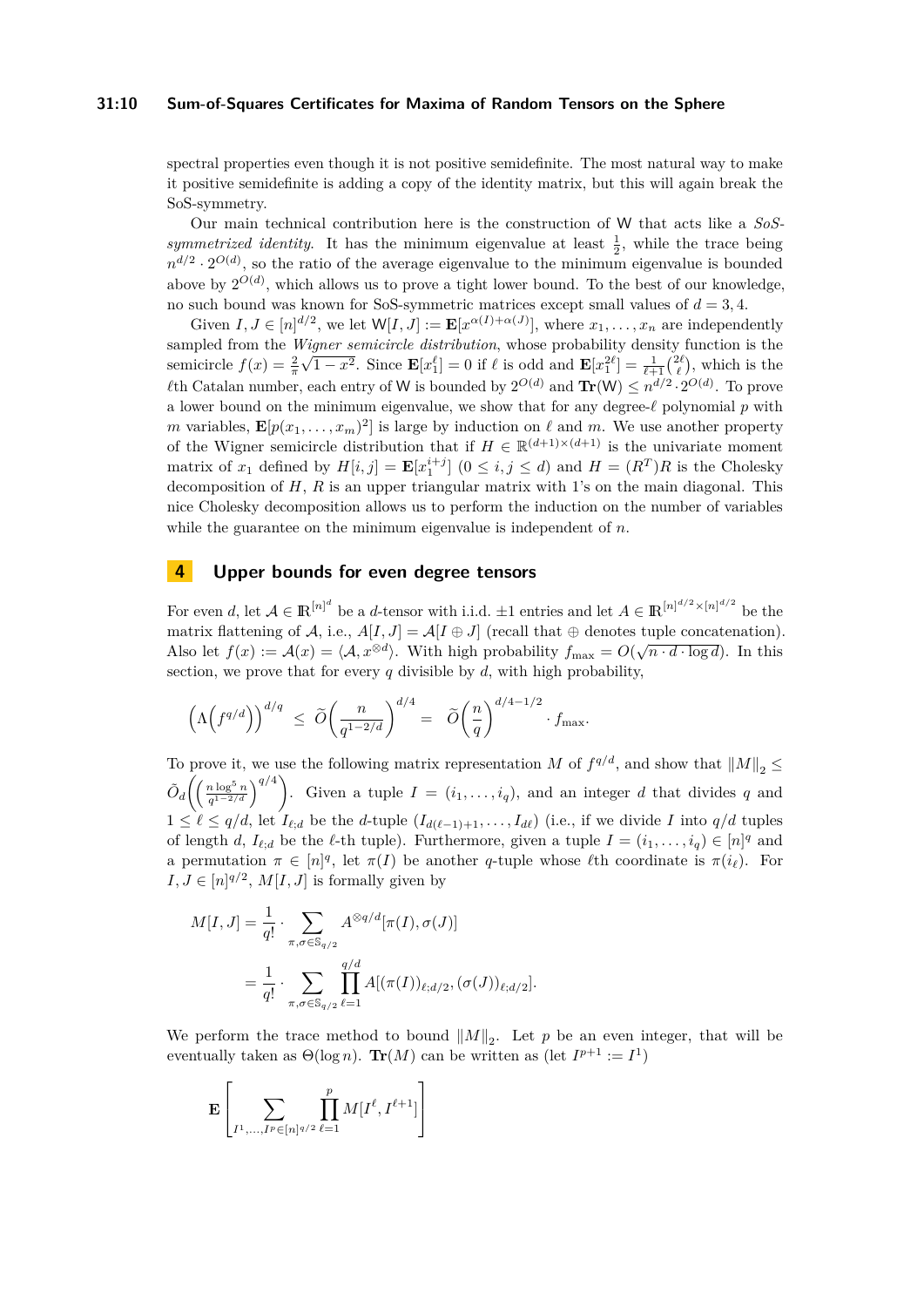$$
= \sum_{I^1,\ldots,I^p} \mathbf{E} \left[ \prod_{\ell=1}^p (\sum_{\pi_j,\sigma_j \in \mathbb{S}_{q/2}} \prod_{m=1}^{q/d} A[(\pi(I^{\ell}))_{m;d/2},(\sigma(I^{\ell+1}))_{m;d/2})]) \right].
$$

Let  $E(I^1, \ldots, I^p) := \mathbf{E}\left[\prod_{\ell=1}^p M[I^{\ell}, I^{\ell+1}]\right]$ , which is the expected value in the right hand side. To analyze  $E(I^1, \ldots, I^p)$ , we first introduce notions to classify  $I^1, \ldots, I^p$  depending on their intersection patterns. For any  $I^1, \ldots, I^p \in [n]^{q/2}$ , let  $e_k$  denote the *k*-th smallest element in  $\bigcup \{i_j^{\ell}\}\$ . For any  $c^1, \ldots, c^s \in [q/2]^p$ , let  $\ell, j$ 

$$
\mathcal{C}(c^1 \dots c^s) := \left\{ (I^1, \dots, I^p) \middle| \# (I^1, \dots, I^p) = s, \ \forall k \in [s], \ell \in [p], \ e_k \text{ appears } c_{\ell}^k \text{ times in } I^{\ell} \right\}.
$$

The following two observations on  $c^1, \ldots, c^s$  can be easily proved.

<span id="page-10-2"></span> $\triangleright$  **Observation 11.** *If*  $C(c^1, \ldots, c^s) \neq \emptyset$ ,

$$
\left|\mathcal{C}(c^1,\ldots,c^s)\right| \leq \frac{n^s}{s!} \times \frac{((q/2)!)^p}{\prod\limits_{\ell \in [p]} c_{\ell}^1! \ldots c_{\ell}^s!}.
$$

*Moreover,*

<span id="page-10-0"></span> $11.14$ 

$$
\left| \left\{ (c^1, \ldots, c^s) \in ([q/2]^p)^s \; \left| \; \mathcal{C}(c^1, \ldots, c^s) \neq \phi \right\} \right| \leq 2^{O(pq)} p^{pq/2}.
$$

The following lemma bounds  $E(I^1, \ldots, I^p)$  in terms of the corresponding  $c_1, \ldots, c_s$ .

<span id="page-10-1"></span>▶ **Lemma 12.** *Consider any*  $c^1, ..., c^s \in [q/2]^p$  *and*  $(I^1, ..., I^p) \in C(c^1, ..., c^s)$ *. We have* 

$$
E(I^1, ..., I^p) \le 2^{O(pq)} \frac{p^{1/2+1/2d}}{q^{1/2-1/2d}} \prod_{\ell \in [p]} c_{\ell}^1! \dots c_{\ell}^s!
$$

**Proof.** Consider any  $c^1, \ldots, c^s \in [q/2]^p$  and  $(I^1, \ldots, I^p) \in \mathcal{C}(c^1, \ldots, c^s)$ . We have

$$
E(I^{1},...,I^{p})
$$
\n
$$
= \mathbf{E} \left[ \prod_{\ell=1}^{p} M[I^{\ell}, I^{\ell+1}] \right]
$$
\n
$$
= \sum_{\pi_{j}, \sigma_{j} \in \mathbb{S}_{q/2}} \mathbf{E} \left[ \prod_{\ell=1}^{p} \prod_{m=1}^{q/d} A[(\pi(I^{\ell}))_{m;d/2}, (\pi(I^{\ell+1}))_{m;d/2}] \right]
$$
\n
$$
= \left( \frac{\prod_{\ell} \prod_{s} (c_{\ell}^{s}!)^{2}}{((q/2)!)^{2p}} \right) \cdot \sum_{(J^{\ell}, K^{\ell} \in \mathcal{O}(I^{\ell}))_{\ell \in [p]}} \mathbf{E} \left[ \prod_{\ell=1}^{p} \prod_{m=1}^{q/d} A[J_{m;d/2}^{\ell}, K_{m;d/2}^{\ell+1}] \right]
$$
\n(4.1)

Thus,  $E(I^1, \ldots, I^p)$  is bounded by the number of choices for  $J^1, \ldots, J^p, K^1, \ldots, K^p$  such that  $J^{\ell}, K^{\ell} \in \mathcal{O}(I^{\ell})$  for each  $\ell \in [p]$ , and  $\mathbf{E}\left[\prod_{\ell=1}^{p} \prod_{m=1}^{q/d} A[J^{\ell}_{m;d/2}, K^{\ell+1}_{m;d/2}]\right]$  is nonzero.

Given  $J^1, \ldots, J^p$  and  $K^1, \ldots, K^p$ , consider the  $(pq/d)$ -tuple *T* where each coordinate is indexed by  $(\ell, m)_{\ell \in [p], m \in [q/d]}$  and has a *d*-tuple  $T_{\ell,m} := (J_{m;d/2}^{\ell}) \oplus (K_{m;d/2}^{\ell+1}) \in \mathbb{R}^d$  as a value. Note that  $\sum_{\ell,m} \alpha(T_{\ell,m}) = (2o_1, \ldots, 2o_n)$  where  $o_r$  is the number of occurences of  $r \in [n]$  in  $(pq/2)$ -tuple  $\bigoplus_{\ell=1}^p I^{\ell}$ . The fact that  $\mathbf{E}\left[\prod_{\ell=1}^p\prod_{m=1}^{q/d}A[j_{m;d/2},k_{m;d/2}]\right]\neq 0$  means that every *d*-tuple occurs even number of times in *T*.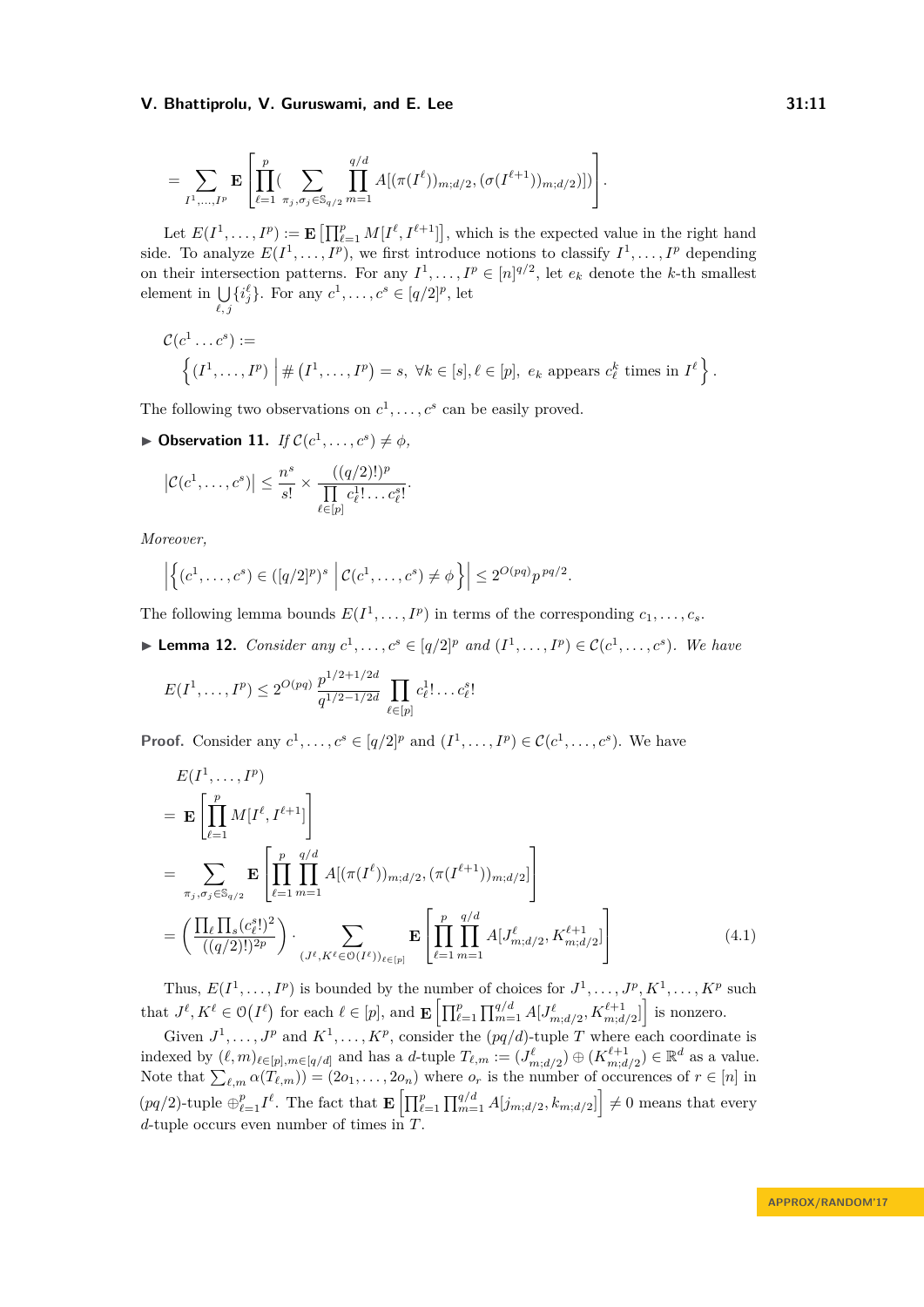## **31:12 Sum-of-Squares Certificates for Maxima of Random Tensors on the Sphere**

We count the number of  $(pq/d)$ -tuples  $T = (T_{\ell,m})_{\ell \in [p], m \in [q]}$  that  $\sum_{\ell,m} \alpha(T_{\ell,m}) =$  $(2o_1, \ldots, 2o_n)$  and every *d*-tuple occurs an even number of times. Let  $Q = (Q_1, \ldots, Q_{pq/2d})$ ,  $R = (R_1, \ldots, R_{pq/2d})$  be two  $(pq/2d)$ -tuples of *d*-tuples where for every *d*-tuple *P*, the number of occurences of P is the same in Q and R, and  $\sum_{\ell=1}^{pq/2d} \alpha(Q_{\ell}) = \sum_{\ell=1}^{pq/2d} \alpha(R_{\ell}) = (o_1, \ldots, o_n)$ . At most  $2^{pq/d}$  tuples *T* can be made by *interleaving Q* and *R* – for each  $(\ell, m)$ , choose  $T_{\ell,m}$ from the first unused *d*-tuple in either *Q* or *R*. Furthermore, every tuple *T* that meets our condition can be constructed in this way.

Due to the condition  $\sum_{\ell=1}^{pq/2d} \alpha(Q_{\ell}) = (o_1, \ldots, o_n)$ , the number of choices for *Q* is at most the number of different ways to permute  $I^1 \oplus \cdots \oplus I^p$ , which is at most  $(pq/2)! / \prod_{m \in [s]} (\bar{c}^m)!$ , where  $\bar{c}^m := \sum_{\ell \in [p]} c_{\ell}^m$  for  $m \in [s]$ . For a fixed choice of *Q*, there are at most  $(pq/2d)!$  choices of *R*. Therefore, the number of choices for  $(J^{\ell}, K^{\ell} \in \mathcal{O}(I^{\ell}))_{\ell \in [p]}$  with nonzero expected value is at most

$$
2^{pq/d} \cdot \frac{(pq/2)!}{\prod_{m \in [s]} (\bar{c}^m)!} \cdot (pq/2d)! = 2^{O(pq)} \cdot \frac{(pq)^{1/2+1/2d}}{\prod_{m \in [s]} (\bar{c}^m)!}.
$$

Combining with Eq. [\(4.1\)](#page-10-0),

$$
E(I^1, \dots, I^p) \le \left( 2^{O(pq)} \frac{(pq)^{1/2 + 1/2d}}{\prod_{m \in [s]} (\bar{c}^m)!} \right) \cdot \left( \frac{\prod_{\ell} \prod_s (c^s_{\ell}^1)^2}{((q/2)!)^{2p}} \right) \le 2^{O(pq)} \cdot \frac{p^{1/2 + 1/2d}}{q^{1/2 - 1/2d}} \cdot \prod_{\ell} \prod_s c^s_{\ell}!
$$
 as desired.

<span id="page-11-0"></span>► Lemma 13. For all  $I^1, ..., I^p \in [n]^{q/2}$ , if  $E(I^1, ..., I^p) \neq 0$ ,  $\#(I^1, ..., I^p) \leq \frac{pq}{4} + \frac{q}{2}$ .

**Proof.** Note that  $E(I^1, \ldots, I^p) \neq 0$  implies that there exist  $J^1, \ldots, J^p, K^1, \ldots, K^p$  such that  $J^{\ell}, K^{\ell} \in \mathcal{O}(I^{\ell})$  and every *d*-tuple occurs exactly even number of times in  $((J^{\ell}_{m,d/2}) \oplus$  $(K^{\ell+1}_{m;d/2})_{\ell \in [p], m \in [q/d]}$ . Consider the graph  $G = (V, E)$  defined by

$$
V := \bigcup_{\ell \in [p]}\bigcup_{k \in [q/2]} \{I_k^{\ell}\}
$$
  

$$
E := \bigcup_{m \in [q/2]} \{ \{J_m^1, K_m^2\}, \{J_m^2, K_m^3\}, \dots, \{J_m^p, K_m^1\} \}.
$$

The even multiplicity condition implies that every element in *E* has even multiplicity and consequently  $|E| \leq pq/4$ . We next show that *E* is the union of  $q/2$  paths. To this end, we construct  $G^1 \in \mathcal{O}(I^1), \ldots, G^{\ell} \in \mathcal{O}(I^{\ell})$  as follows:

1. Let 
$$
G^2 := K^2
$$

**2.** For  $3 \leq \ell \leq p$  do: **a.** Since  $G^{\ell} \in \mathcal{O}(J^{\ell})$ , there exists  $\pi \in \mathbb{S}_{q/2}$  s.t.  $\pi(J^{\ell}) = G^{\ell}$ .

**b.** Let 
$$
G^{\ell+1} := \pi(K^{\ell+1})
$$
.

We observe that by construction,

$$
\bigcup_{m \in [q/2]} \left\{ \left\{ J_m^1, G_m^2 \right\}, \left\{ G_m^2, G_m^3 \right\}, \dots, \left\{ G_m^p, G_m^1 \right\} \right\}
$$
  
= 
$$
\bigcup_{m \in [q/2]} \left\{ \left\{ J_m^1, K_m^2 \right\}, \left\{ J_m^2, K_m^3 \right\}, \dots, \left\{ J_m^p, K_m^1 \right\} \right\} = E
$$

which establishes that *E* is a union of  $q/2$  paths.

Now since *E* is the union of  $q/2$  paths *G* has at most  $q/2$  connected components, and one needs to add at most  $q/2 - 1$  edges make it connected, we have  $|V| \leq |E| + (q/2 - 1) + 1 \leq$  $pq/4 + q/2$ . But  $#(I^1, \ldots, I^p) = |V|$ , which completes the proof.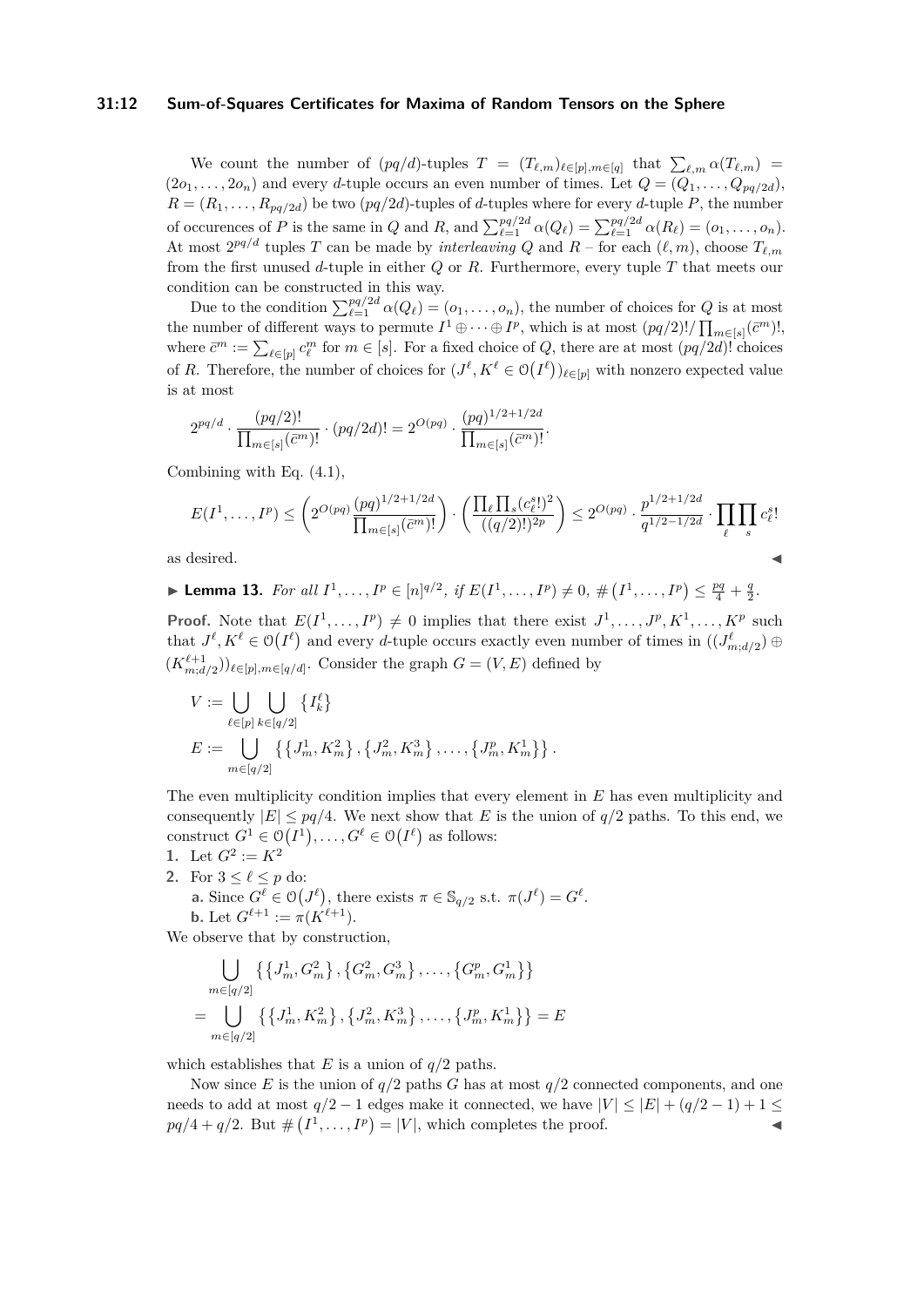Finally,  $\mathbf{E}[\textbf{Tr}(M^p)]$  can be bounded as follows.

$$
\mathbf{E}[\textbf{Tr}(M^{p})]
$$
\n
$$
= \sum_{I^{1},...,I^{p} \in [n]^{d/2}} E(I^{1},...,I^{p})
$$
\n
$$
= \sum_{s \in [pq/4+q/2]} E(I^{1},...,I^{p})
$$
\n
$$
= \sum_{s \in [pq/4+q/2]} \sum_{c^{1},...,c^{s} \in [q/2]^{p}} E(I^{1},...,I^{p})
$$
\n
$$
= \sum_{s \in [pq/4+q/2]} \sum_{c^{1},...,c^{s} \in [q/2]^{p}} \sum_{(I^{1},...,I^{p}) \in C(c^{1}...c^{s})} E(I^{1},...,I^{p})
$$
\n
$$
= \sum_{s \in [pq/4+q/2]} \sum_{c^{1},...,c^{s} \in [q/2]^{p}} \sum_{(I^{1},...,I^{p}) \in C(c^{1}...c^{s})} E(I^{1},...,I^{p})
$$
\n
$$
\leq \sum_{s \in [pq/4+q/2]} \sum_{c^{1},...,c^{s} \in [q/2]^{p}} 2^{O(pq)} \frac{p^{(1/2+1/2d)pq}}{q^{(1/2-1/2d)pq}} \prod_{\ell \in [p]} c_{\ell}^{1}...c_{\ell}^{s}.
$$
\n
$$
(by Lemma 12)
$$
\n
$$
\leq \sum_{s \in [pq/4+q/2]} 2^{O(pq)} \frac{n^{s}}{s!} p^{(1+1/2d)pq} q^{pq/2d}
$$
\n
$$
\leq \sum_{s \in [pq/4+q/2]} 2^{O(pq)} \frac{n^{pq/4+q/2}}{s! q^{pq/4+q/2-s}} p^{(1/2+1/2d)pq} q^{(1/2-1/2d)pq}
$$
\n
$$
\leq \sum_{s \in [pq/4+q/2]} 2^{O(pq)} \frac{n^{pq/4+q/2}}{q^{(1/4-1/2d)pq}}
$$
\n
$$
\leq 2^{O(pq)} \frac{n^{pq/4+q/2} p^{(1+1/2d)pq}}{q^{(1/4-1/2d)pq}}.
$$

Choose *p* to be even and let  $p = \Theta(\log n)$ . Applying Markov inequality shows that with high probability,

$$
\left(\Lambda\left(f^{q/d}\right)\right)^{d/q} \le (\|M\|_2)^{d/q} \le (\mathbf{E}\left[\mathbf{Tr}(M^p)\right])^{d/pq} = O_d\left(\frac{n^{d/4} \cdot (\log n)^{d+1/2}}{q^{d/4-1/2}}\right).
$$

*.*

Thus we obtain

▶ **Theorem 14.** For even *d*, let  $A \in \mathbb{R}^{[n]^d}$  be a *d*-tensor with *i.i.d.*  $\pm 1$  *entries. Then for any even q such that*  $q \leq n$ *, we have that with probability*  $1 - n^{\Omega(1)}$ *,* 

$$
\frac{\mathsf{SoS}_q(\mathcal{A}(x))}{\mathcal{A}_{\max}} \leq \left(\frac{\widetilde{O}(n)}{q}\right)^{d/4-1/2}
$$

# <span id="page-12-0"></span>**5 Proof of SoS Lower Bound in Theorem [1](#page-2-1)**

For even *q*, let  $A \in \mathbb{R}^{[n]^q}$  be a *q*-tensor with i.i.d.  $\pm 1$  entries and let  $A \in \mathbb{R}^{[n]^{q/2} \times [n]^{q/2}}$  be the matrix flattening of A, i.e.,  $A[I, J] = A[I \oplus J]$  (recall that  $\oplus$  denotes tuple concatenation). Also let  $f(x) := \mathcal{A}(x) = \langle \mathcal{A}, x^{\otimes q} \rangle$ . This section proves the lower bound in Theorem [1,](#page-2-1) by constructing a moment matrix M that is positive semidefinite, SoS-symmetric,  $\text{Tr}(M) = 1$ , and  $\langle A, M \rangle \geq 2^{-O(q)} \cdot \frac{n^{q/4}}{q^{q/4}}$  $q^{n/4}$ . In Section [5.1,](#page-13-0) we construct the matrix W that acts as a SoS-symmetrized identity matrix. The moment matrix M is presented in Section [A.](#page-16-15)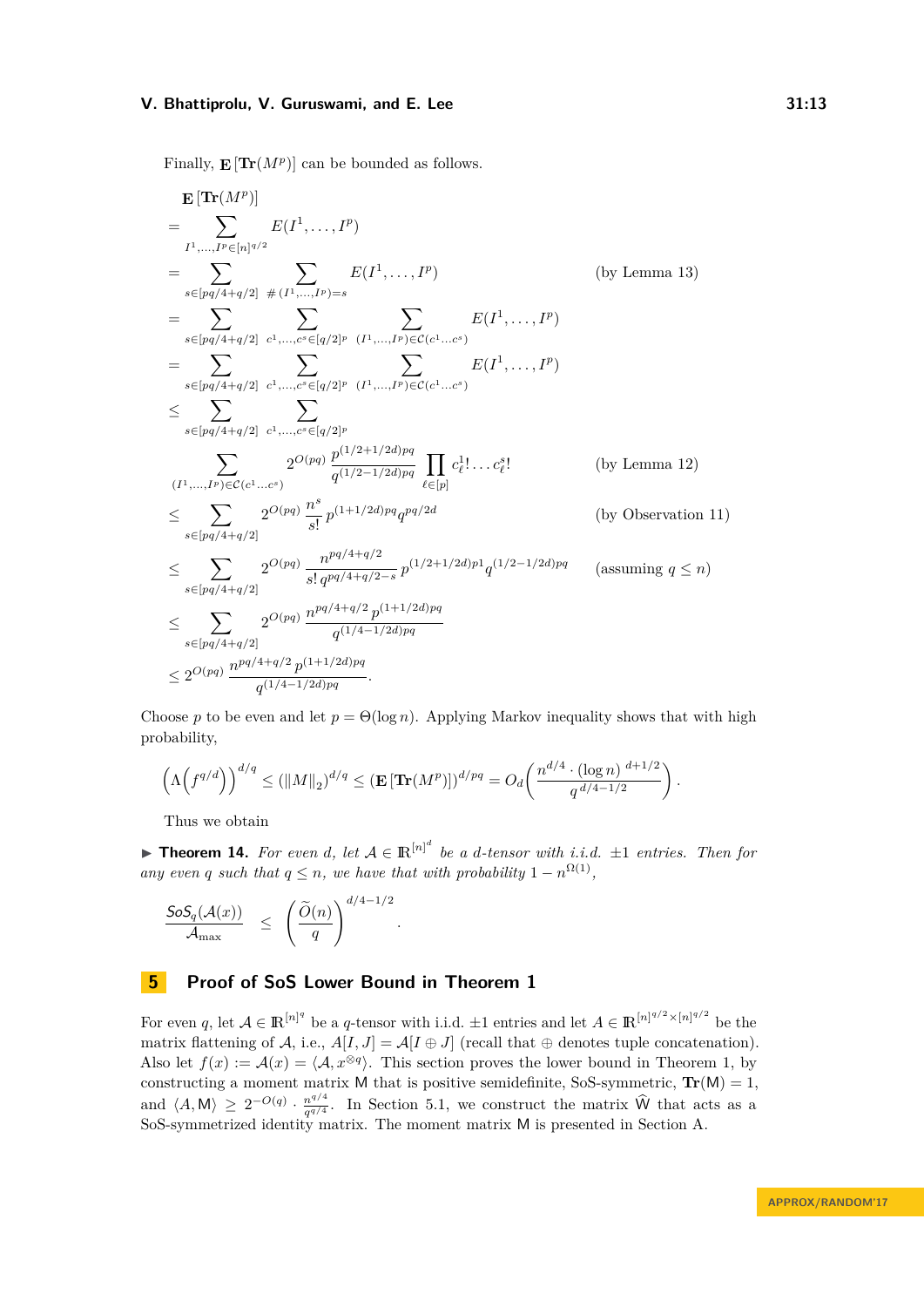## **31:14 Sum-of-Squares Certificates for Maxima of Random Tensors on the Sphere**

# <span id="page-13-0"></span>**5.1 Wigner Moment Matrix**

In this section, we construct an SoS-symmetric and positive semidefinite matrix  $\hat{W} \in$  $\mathbb{R}^{\mathbb{N}_{q/2}^n \times \mathbb{N}_{q/2}^n}$  such that  $\lambda_{\min}(\widehat{\mathsf{W}}) / \mathbf{Tr}(\widehat{\mathsf{W}}) \geq 1/(2^{q+1} \cdot |\mathbb{N}_{q/2}^n|),$  i.e. the ratio of the minimum eigenvalue to the average eigenvalue is at least  $1/2^{q+1}$ .

<span id="page-13-1"></span> $\triangleright$  **Theorem 15.** For any positive integer *n* and any positive even integer *q*, there exists a  $\hat{W} \subseteq \mathbb{R}^{\mathbb{N}_{q/2}^n \times \mathbb{N}_{q/2}^n}$  that satisfies the following three properties: (1)  $\hat{W}$  is degree-*q SoS symmetric.* (2) The minimum eigenvalue of  $\hat{W}$  *is at least*  $\frac{1}{2}$ *.* (3) Each entry of  $\hat{W}$  *is in* [0*,* 2<sup>*q*</sup>]*.* 

Theorem [15](#page-13-1) is proved by explicitly constructing independent random variables  $x_1, \ldots, x_n$ such that for any *n*-variate polynomial  $p(x_1, \ldots, x_n)$  of degree at most  $\frac{q}{2}$ ,  $\mathbf{E}[p^2]$  is bounded away from 0. The proof consists of three parts. The first part shows the existence of a desired distribution for one variable  $x_i$ . The second part uses induction to prove that  $\mathbf{E}[p^2]$ is bounded away from 0. The third part constructs  $\widehat{W} \subseteq \mathbb{R}^{\mathbb{N}_{q/2}^n \times \mathbb{N}_{q/2}^n}$  from the distribution defined.

## **Wigner Semicircle Distribution and Hankel Matrix**

Let *k* be a positive integer. In this part, the rows and columns of all  $(k+1) \times (k+1)$  matrices are indexed by  $\{0, 1, \ldots, k\}$ . Let *T* be a  $(k+1) \times (k+1)$  matrix where  $T[i, j] = 1$  if  $|i - j| = 1$ and  $T[i, j] = 0$  otherwise. Let  $e_0 \in \mathbb{R}^{k+1}$  be such that  $(e_0)_0 = 1$  and  $(e_0)_i = 0$  for  $1 \le i \le k$ . Let  $R \in \mathbb{R}^{(k+1)\times (k+1)}$  be defined by  $R := [e_0, Te_0, T^2e_0, \ldots, T^k e_0]$ . Let  $R_0, \ldots, R_k$  be the columns or *R* so that  $R_i = T^i e_0$ . It turns out that *R* is closely related to the number of ways to consistently put parantheses. Given a string of parantheses '(' or ')', we call it *consistent* if any prefix has at least as many '(' as ')'. For example,  $((())$  is consistent, but  $())$  (is not.

 $\blacktriangleright$  **Claim 16.**  $R[i, j]$  *is the number of ways to place j parantheses '(' or ')' consistently so that there are i more '(' than ')'.*

**Proof.** We proceed by the induction on *j*. When  $j = 0$ ,  $R[0, 0] = 1$  and  $R[i, 0] = 0$  for all *i* ≥ 1. Assume the claim holds up to *j* − 1. By the definition  $R_j = TR_{j-1}$ .

- For  $i = 0$ , the last parenthesis must be the close parenthesis, so the definition  $R[0, j] =$  $R[1, j - 1]$  still measures the number of ways to place *j* parantheses with equal number of  $'$  and ').
- For  $i = k$ , the last parenthesis must be the open parenthesis, so the definition  $R[k, j] =$  $R[k-1,j-1]$  still measures the number of ways to place *j* parantheses with *k* more '('.
- For  $0 < i < k$ , the definition of *R* gives  $R[i, j] = R[i-1, j-1] + R[i+1, j-1]$ . Since  $R[i-1,j]$  corresponds to plaincg ')' in the *j*th position and  $R[i+1,j]$  corresponds to placing '(' in the *j*th position,  $R[i, j]$  still measures the desired quantity.

This completes the induction and proves the claim.

Easy consequences of the above claim are (1)  $R[i, i] = 1$  for all  $0 \le i \le k$ , and  $R[i, j] = 0$ for  $i > j$ , and (2)  $R[i, j] = 0$  if  $i + j$  is odd, and  $R[i, j] \ge 1$  if  $i \le j$  and  $i + j$  is even.

Let  $H := (R^T)R$ . Since R is upper triangular with 1's on the main diagonal,  $H = (R^T)R$ gives the unique Cholesky decomposition, so *H* is positive definite. It is easy to see that  $H[i, j] = \langle R_i, R_j \rangle$  is the total number of ways to place  $i + j$  parantheses consistently with the same number of '(' and ')'. Therefore,  $H[i, j] = 0$  if  $i + j$  is odd, and if  $i + j$  is even (let  $l := \frac{i+j}{2}$ ,  $H[i, j]$  is the *l*th Catalan number  $C_l := \frac{1}{l+1} {2l \choose l}$ . In particular,  $H[i, j] = H[i', j']$ for all  $i + j = i' + j'$ . Such *H* is called a *Hankel matrix*.

Given a sequence of  $m_0 = 1, m_1, m_2, \ldots$  of real numbers, the *Hamburger moment problem* asks whether there exists a random variable *W* supported on **R** such that  $\mathbf{E}[W^i] = m_i$ . It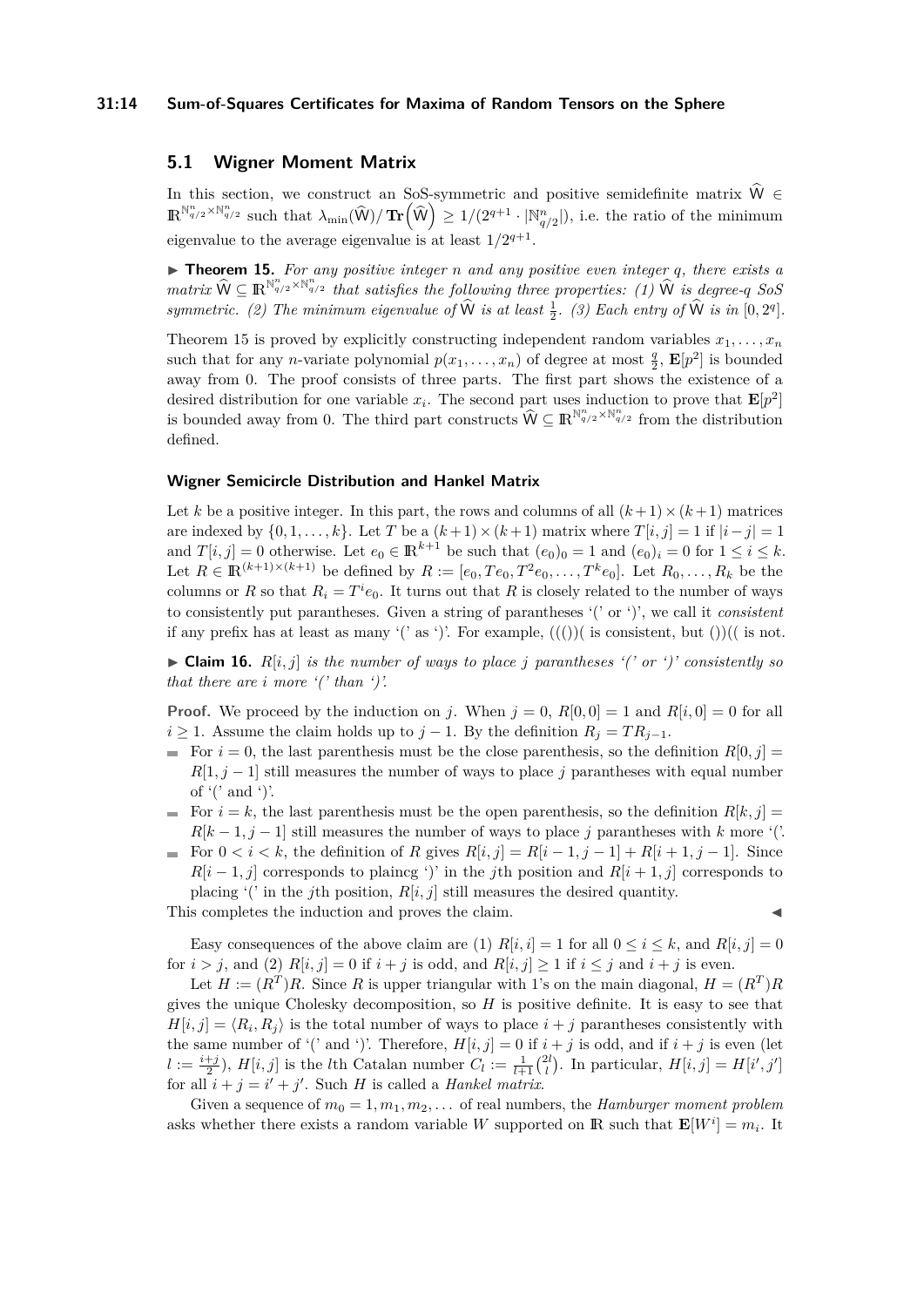is well-known that there exists a unique such *W* if for all  $k \in \mathbb{N}$ , the Hankel matrix  $H \in$  $\mathbb{R}^{(k+1)\times (k+1)}$  defined by  $H[i, j] := \mathbb{E}[W^{i+j}]$  is positive definite [\[17\]](#page-16-16). Since our construction of  $H \in \mathbb{R}^{(k+1)\times (k+1)}$  ensures its positive definiteness for any  $k \in \mathbb{N}$ , there exists a unique random variable *W* such that  $\mathbf{E}[W^i] = 0$  if *i* is odd,  $\mathbf{E}[W^i] = C_{\frac{i}{2}}$  if *i* is even. It is known as the *Wigner semicircle distribution* with radius  $R = 2$ .

 $\blacktriangleright$  Remark. Some other distributions (e.g., Gaussian) will give an asymptotically weaker bound. Let *G* be a standard Gaussian random variable. The quantitative difference comes from the fact that  $\mathbf{E}[W^{2l}] = C_l = \frac{1}{l+1} {2l \choose l} \leq 2^l$  while  $\mathbf{E}[G^{2l}] = (2l-1)!! \geq 2^{\Omega(l \log l)}$ .

# **Multivariate Distribution**

Fix *n* and *q*. Let  $k = \frac{q}{2}$ . Let  $H \in \mathbb{R}^{(k+1)\times(k+1)}$  be the Hankel matrix defined as above, and *W* be a random variable sampled from the Wigner semicircle distribution. Consider  $x_1, \ldots, x_n$  where each  $x_i$  is an independent copy of  $\frac{W}{N}$  for some large number *N* to be determined later. Our  $\hat{W}$  is later defined to be  $\hat{W}[\alpha, \beta] = \mathbf{E}[x^{\alpha+\beta}] \cdot N^q$  so that the effect of the normalization by *N* is eventually cancelled, but large *N* is needed to prove the induction that involves non-homogeneous polynomials.

We study  $\mathbf{E}[p(x)^2]$  for any *n*-variate (possibly non-homogeneous) polynomial *p* of degree at most *k*. For a multivarite polynomial  $p = \sum_{\alpha \in \mathbb{N}_{\leq k}^n} p_{\alpha} x^{\alpha}$ , define  $\ell_2$  norm of *p* to be  $||p||_{\ell_2} := \sqrt{\sum_{\alpha} p_{\alpha}^2}$ . For  $0 \leq m \leq n$  and  $0 \leq l \leq k$ , let  $\sigma(m, l) := \inf_p \mathbf{E}[p(x)^2]$  where the infimum is taken over polynomials  $p$  such that  $||p||_{\ell_2} = 1$ ,  $deg(p) \leq l$ , and  $p$  depends only on  $x_1, \ldots, x_m$ .

<span id="page-14-0"></span>**► Lemma 17.** *There exists*  $N := N(n, k)$  *such that*  $\sigma(m, l) \geq \frac{(1 - \frac{m}{2n})}{N^{2l}}$  $\frac{(-\frac{1}{2n})}{N^{2l}}$  for all  $0 \leq m \leq n$  and  $0 < l < k$ .

**Proof.** We prove the lemma by induction on *m* and *l*. When  $m = 0$  or  $l = 0$ , *p* becomes the constant polynomial 1 or  $-1$ , so  $\mathbf{E}[p^2] = 1$ .

Fix  $m, l > 0$  and a polynomial  $p = p(x_1, \ldots, x_m)$  of degree at most *l*. Decompose  $p = \sum_{i=0}^{l} p_i x_m^i$  where each  $p_i$  does not depend on  $x_m$ . The degree of  $p_i$  is at most  $l - i$ .

$$
\mathbf{E}[p^2] = \mathbf{E}[(\sum_{i=0}^l p_i x_m^i)^2] = \sum_{0 \le i,j \le l} \mathbf{E}[p_i p_j] \mathbf{E}[x_m^{i+j}].
$$

Let  $\Sigma = \text{diag}(1, \frac{1}{N}, \dots, \frac{1}{N^l}) \in \mathbb{R}^{(l+1)\times(l+1)}$ . Let  $H_l \in \mathbb{R}^{(l+1)\times(l+1)}$  be the submatrix of *H* with the first  $l + 1$  rows and columns. The rows and columns of  $(l + 1) \times (l + 1)$  matrices are still indexed by  $\{0, \ldots, l\}$ . Define  $R_l \in \mathbb{R}^{(l+1)\times(l+1)}$  similarly from  $R$ , and  $r_t$   $(0 \le t \le l)$ be the the column of  $(R_l)^T$ . Note  $H_l = (R_l)^T R_l = \sum_{t=0}^l r_t r_t^T$ . Let  $H' = \sum_{l=0}^l r_l \sum_{t=0}^l r_t r_t^T$ .  $H'[i, j] = \mathbf{E}[x_m^{i+j}]$ . Finally, let  $P \in \mathbb{R}^{(l+1)\times(l+1)}$  be defined such that  $P[i, j] := \mathbf{E}[p_i p_j]$ . Then  $\mathbf{E}[p^2]$  is equal to

$$
\mathbf{Tr}(PH') = \mathbf{Tr}(P\Sigma H_l \Sigma) = \mathbf{Tr}\left(P\Sigma(\sum_{t=0}^l r_t r_t^T) \Sigma\right)
$$

$$
= \sum_{t=0}^l \mathbf{E}[(p_t \frac{1}{N^t} + p_{t+1} \frac{(r_t)_{t+1}}{N^{t+1}} + \dots + p_l \frac{(r_t)_l}{N^l})^2],
$$

where the last step follows from the fact that  $(r_t)_j = 0$  if  $j < t$  and  $(r_t)_t = 1$ . Consider the polynomial

$$
q_t := p_t \frac{1}{N^t} + p_{t+1} \frac{(r_t)_{t+1}}{N^{t+1}} + \dots + p_l \frac{(r_t)_l}{N^l}.
$$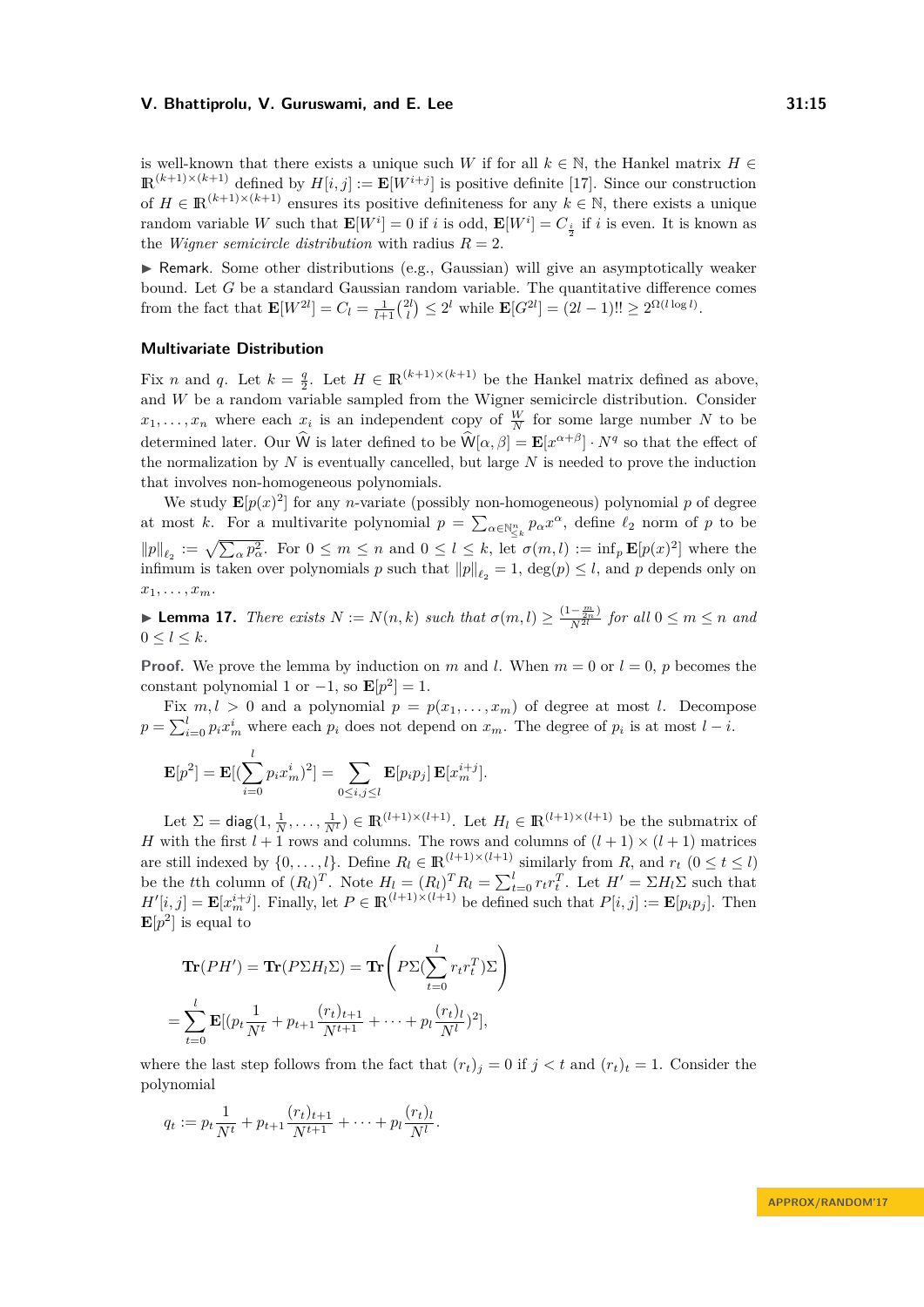## **31:16 Sum-of-Squares Certificates for Maxima of Random Tensors on the Sphere**

Since  $p_i$  is of degree at most  $l - i$ ,  $q_t$  is of degree at most  $l - t$ . Also recall that each entry of R is bounded by  $2^k$ . By the triangle inequality,

$$
||q_t||_{\ell_2} \geq \frac{1}{N^t} \bigg(||p_t||_{\ell_2} - (||p_{t+1}||_{\ell_2} \frac{(r_t)_{t+1}}{N} + \cdots + ||p_l||_{\ell_2} \frac{(r_t)_l}{N^{l-t}})\bigg) \geq \frac{1}{N^t} \bigg(||p_t||_{\ell_2} - \frac{k2^k}{N}\bigg),
$$

and

$$
||q_t||_{\ell_2}^2 \ge \frac{1}{N^{2t}} \bigg(||p_t||_{\ell_2}^2 - \frac{2k2^k}{N}\bigg).
$$

Finally,

$$
\mathbf{E}[p^2] = \sum_{t=0}^{l} \mathbf{E}[q_t^2]
$$
\n
$$
\geq \sum_{t=0}^{l} \sigma(m-1, l-t) \cdot ||q_t||_{\ell_2}^2
$$
\n
$$
\geq \sum_{t=0}^{l} \sigma(m-1, l-t) \cdot \frac{1}{N^{2t}} \left( ||p_t||_{\ell_2}^2 - \frac{2k2^k}{N} \right)
$$
\n
$$
\geq \sum_{t=0}^{l} \frac{(1 - \frac{m-1}{2n})}{N^{2l-2t}} \cdot \frac{1}{N^{2t}} \cdot \left( ||p_t||_{\ell_2}^2 - \frac{2k2^k}{N} \right)
$$
\n
$$
= \frac{(1 - \frac{m-1}{2n})}{N^{2l}} \cdot \sum_{t=0}^{l} \left( ||p_t||_{\ell_2}^2 - \frac{2k2^k}{N} \right)
$$
\n
$$
\geq \frac{(1 - \frac{m-1}{2n})}{N^{2l}} \cdot \left( 1 - \frac{2K^2 2^k}{N} \right).
$$

Take  $N := 4nK^2 2^k$  so that  $\left(1 - \frac{m-1}{2n}\right) \cdot \left(1 - \frac{2K^2 2^k}{N}\right)$  $\frac{X^2 2^k}{N}$   $\geq 1 - \frac{m-1}{2n} - \frac{2K^2 2^k}{N} = 1 - \frac{m}{2n}$ . This  $\blacksquare$  completes the induction and proves the lemma.

# **Construction of W**

We now prove Theorem [15.](#page-13-1) Given *n* and *q*, let  $k = \frac{q}{2}$ , and consider random variables  $x_1, \ldots, x_n$  above. Let  $\widehat{W} \in \mathbb{R}^{\mathbb{N}_k^n \times \mathbb{N}_k^n}$  be such that for any  $\alpha, \beta \in \mathbb{N}_k^n$ ,  $\widehat{W}[\alpha, \beta] = \mathbf{E}[x^{\alpha+\beta}] \cdot N^{2k}$ . By definition,  $\hat{W}$  is degree-*q* SoS symmetric. Since each entry of  $\hat{W}$  corresponds to a monomial of degree exactly  $q$  and each  $x_i$  is drawn independently from the Wigner semicircle distribution, each entry of  $\widehat{W}$  is at most the  $\frac{q}{2}$ th Catalan number  $C_{\frac{q}{2}} \leq 2^q$ . For any unit vector  $p = (p_S)_{S \in \mathbb{N}_k^n} \in \mathbb{R}^{\mathbb{N}_k^n}$ , Lemma [17](#page-14-0) shows  $p^T \widehat{W} p = \mathbb{E}[p^2] \cdot N^{2k} \ge \frac{1}{2}$  where *p* also represents a degree-*k* homogeneous polynomial  $p(x_1, \ldots, x_n) = \sum_{\alpha \in \binom{[n]}{k}} p_{\alpha} x^{\alpha}$ . Therefore, the minimum eigenvalue of  $\hat{W}$  is at least  $\frac{1}{2}$ .

Due to space constraints, we defer the final construction of the moment matrix to the appendix (see Section [A\)](#page-16-15).

#### **References**

- <span id="page-15-0"></span>**1** Boaz Barak, Fernando G. S. L. Brandao, Aram W. Harrow, Jonathan Kelner, David Steurer, and Yuan Zhou. Hypercontractivity, sum-of-squares proofs, and their applications. In *Proceedings of the forty-fourth annual ACM symposium on Theory of computing*, pages 307–326. ACM, 2012.
- <span id="page-15-1"></span>**2** Boaz Barak, Jonathan A. Kelner, and David Steurer. Rounding sum-of-squares relaxations. In *Proceedings of the 46th Annual ACM Symposium on Theory of Computing*, pages 31–40. ACM, 2014.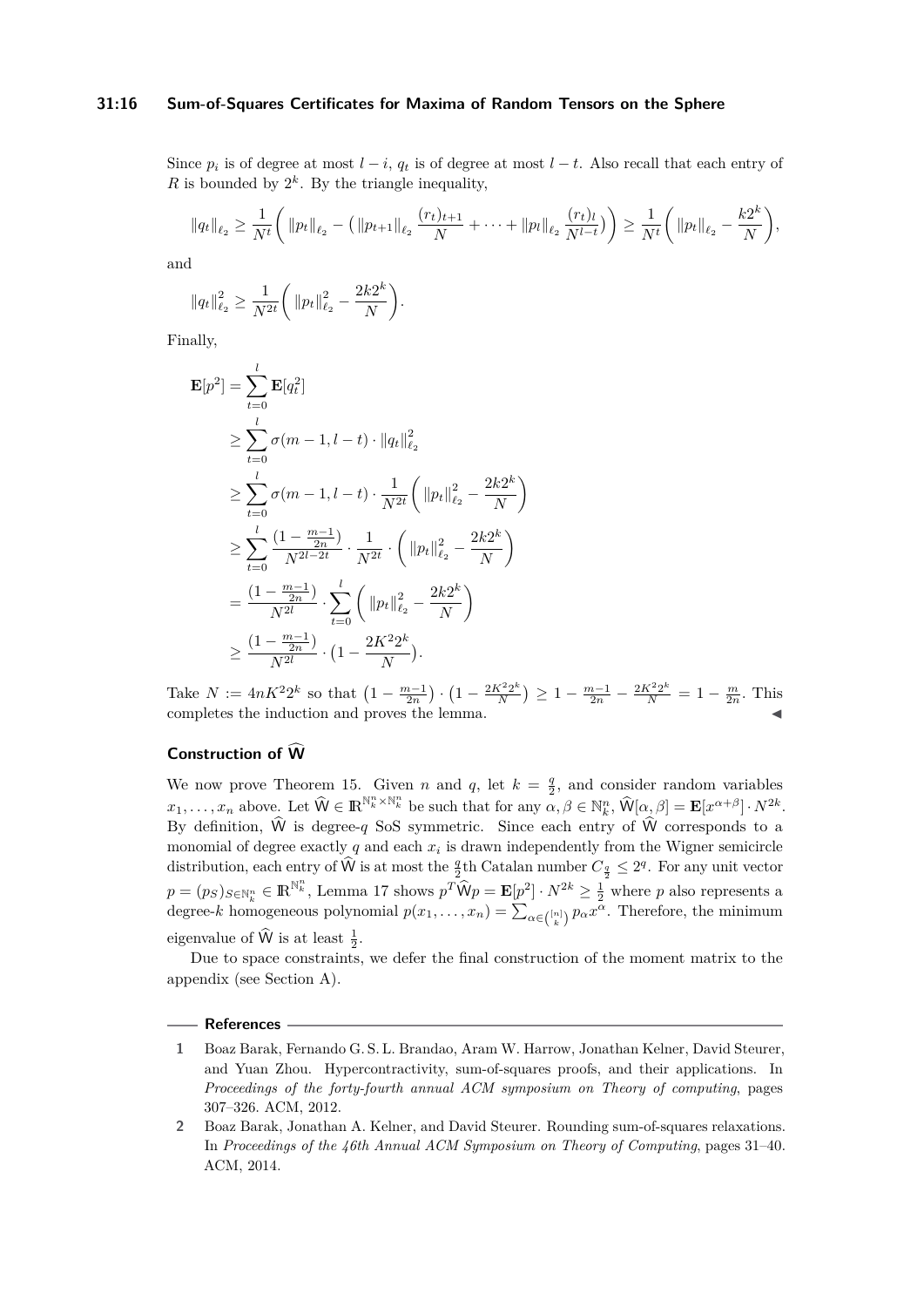- <span id="page-16-3"></span>**3** Boaz Barak, Jonathan A. Kelner, and David Steurer. Dictionary learning and tensor decomposition via the sum-of-squares method. In *Proceedings of the Forty-Seventh Annual ACM on Symposium on Theory of Computing*, pages 143–151. ACM, 2015.
- <span id="page-16-13"></span>**4** Boaz Barak and David Steurer. Sum-of-squares proofs and the quest toward optimal algorithms. *arXiv preprint arXiv:1404.5236*, 2014.
- <span id="page-16-11"></span>**5** Vijay Bhattiprolu, Mrinalkanti Ghosh, Venkatesan Guruswami, Euiwoong Lee, and Madhur Tulsiani. Weak decoupling, polynomial folds, and approximate optimization over the sphere. *Electronic Colloquium on Computational Complexity (ECCC)*, 23:185, 2016. URL: [https:](https://eccc.weizmann.ac.il/report/2016/185/) [//eccc.weizmann.ac.il/report/2016/185/](https://eccc.weizmann.ac.il/report/2016/185/).
- <span id="page-16-12"></span>**6** Vijay Bhattiprolu, Venkatesan Guruswami, and Euiwoong Lee. Certifying random polynomials over the unit sphere via sum of squares hierarchy. *arXiv preprint arXiv:1605.00903*, 2016.
- <span id="page-16-1"></span>**7** Fernando G. S. L. Brandao and Aram W. Harrow. Quantum de finetti theorems under local measurements with applications. In *Proceedings of the forty-fifth annual ACM symposium on Theory of computing*, pages 861–870. ACM, 2013.
- <span id="page-16-8"></span>**8** S. Charles Brubaker and Santosh S. Vempala. Random tensors and planted cliques. In *Approximation, Randomization, and Combinatorial Optimization. Algorithms and Techniques*, pages 406–419. Springer, 2009.
- <span id="page-16-7"></span>**9** Alan Frieze and Ravi Kannan. A new approach to the planted clique problem. In *LIPIcs-Leibniz International Proceedings in Informatics*, volume 2. Schloss Dagstuhl-Leibniz-Zentrum für Informatik, 2008.
- <span id="page-16-4"></span>**10** Rong Ge and Tengyu Ma. Decomposing overcomplete 3rd order tensors using sum-ofsquares algorithms. *Approximation, Randomization, and Combinatorial Optimization. Algorithms and Techniques*, page 829, 2015.
- <span id="page-16-10"></span>**11** Samuel B. Hopkins, Pravesh K. Kothari, Aaron Potechin, Prasad Raghavendra, Tselil Schramm, and David Steurer. Personal communication, 2017.
- <span id="page-16-6"></span>**12** Samuel B. Hopkins, Jonathan Shi, and David Steurer. Tensor principal component analysis via sum-of-square proofs. In *Proceedings of The 28th Conference on Learning Theory*, pages 956–1006, 2015.
- <span id="page-16-9"></span>**13** Pravesh K. Kothari, Ryuhei Mori, Ryan O'Donnell, and David Witmer. Sum of squares lower bounds for refuting any CSP. In *Proceedings of the 49th ACM Symposium on Theory of Computing*, 2017. To appear.
- <span id="page-16-14"></span>**14** Monique Laurent. Sums of squares, moment matrices and optimization over polynomials. In *Emerging applications of algebraic geometry*, pages 157–270. Springer, 2009.
- <span id="page-16-5"></span>**15** Andrea Montanari and Emile Richard. A statistical model for tensor PCA. In *Advances in Neural Information Processing Systems*, pages 2897–2905, 2014.
- <span id="page-16-2"></span>**16** Prasad Raghavendra, Satish Rao, and Tselil Schramm. Strongly refuting random CSPs below the spectral threshold. In *Proceedings of the 49th ACM Symposium on Theory of Computing*, 2017. To appear.
- <span id="page-16-16"></span>**17** Barry Simon. The classical moment problem as a self-adjoint finite difference operator. *Advances in Mathematics*, 137(1):82–203, 1998.
- <span id="page-16-0"></span>**18** R. Tomioka and T. Suzuki. Spectral norm of random tensors. *ArXiv e-prints*, July 2014. [arXiv:1407.1870](http://arxiv.org/abs/1407.1870).

# <span id="page-16-15"></span>**A Constructing the Moment Matrix Realizing the Lower Bound**

For even *d*, let  $A \in \mathbb{R}^{[n]^q}$  be a *q*-tensor with i.i.d.  $\pm 1$  entries and let  $A \in \mathbb{R}^{[n]^{q/2} \times [n]^{q/2}}$  be the matrix flattening of A, i.e.,  $A[I, J] = A[I \oplus J]$  (recall that  $\oplus$  denotes tuple concatenation). Also let  $f(x) := \mathcal{A}(x) = \langle \mathcal{A}, x^{\otimes q} \rangle$ . Our lower bound on  $f_{\text{max}}$  by is proved by constructing a moment matrix  $M \in \mathbb{R}^{\lfloor n \rfloor^{q/2} \times \lfloor n \rfloor^{q/2}}$  that satisfies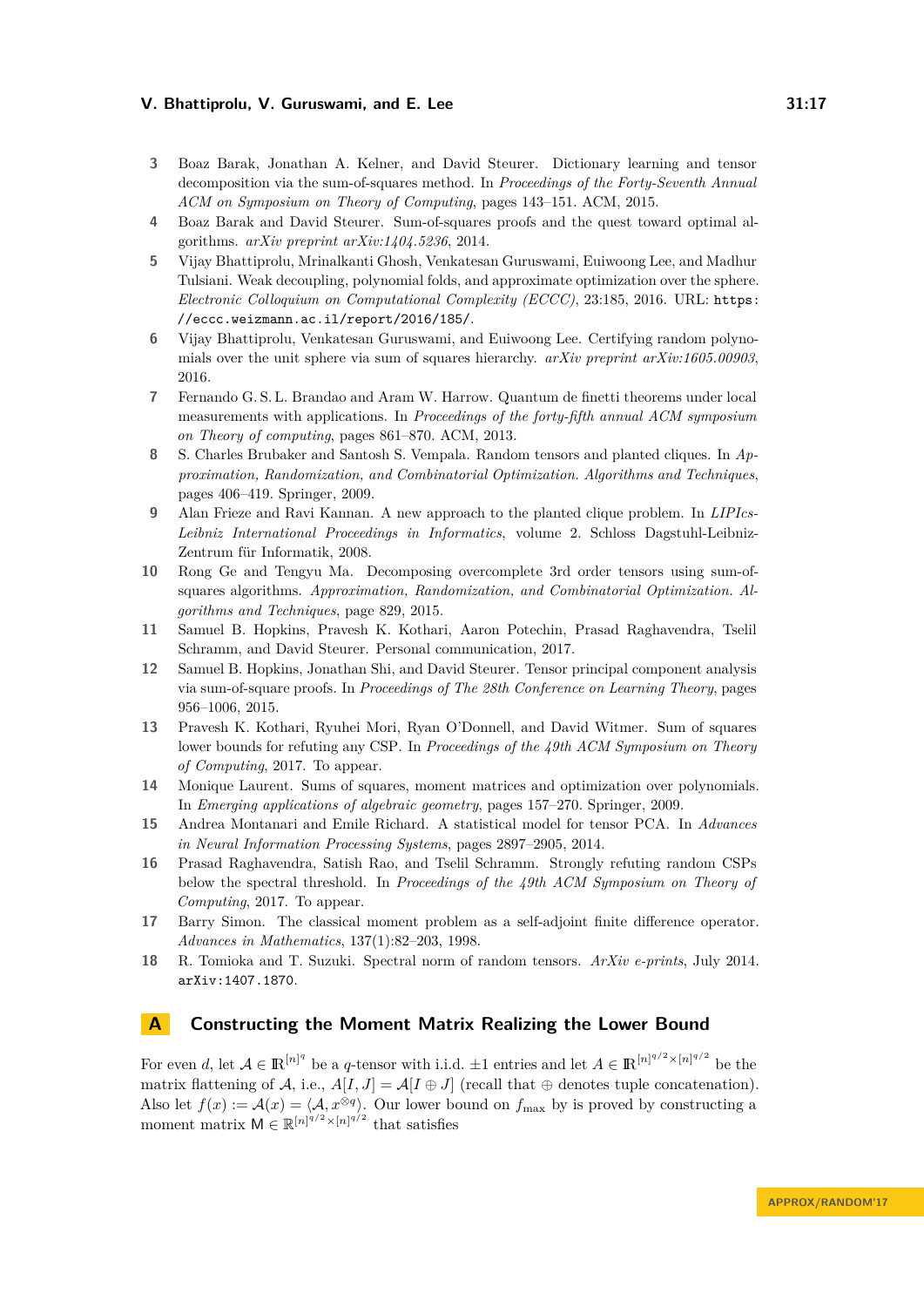**Tr** $(M) = 1$ .  $\blacksquare$  M  $\succeq$  0.  $\quad \blacksquare \quad$  M is SoS-symmetric.  $\langle A, M \rangle \geq 2^{-O(q)} \cdot n^{q/4} / q^{q/4},$ 

where  $A \in \mathbb{R}^{\lfloor n \rfloor^{q/2} \times \lfloor n \rfloor^{q/2}}$  is any matrix representation of f (SoS-symmetry of M ensures  $\langle A, M \rangle$  does not depend on the choice of *A*).

Let A be the SoS-symmetric matrix such that for any  $I = (i_1, \ldots, i_{q/2})$  and  $J =$  $(j_1, \ldots, j_{q/2}),$ 

$$
A[I,J] = \begin{cases} \frac{f_{\alpha(I) + \alpha(J)}}{q!}, & \text{if } i_1, \dots, i_{q/2}, j_1, \dots, j_{q/2} \text{ are all distinct.} \\ 0 & \text{otherwise.} \end{cases}
$$

We bound  $||A||_2$  in two steps. Let  $\widehat{A}_Q \in \mathbb{R}^{\mathbb{N}_{q/2}^n \times \mathbb{N}_{q/2}^n}$  be the *quotient matrix* of A defined by

$$
\widehat{\mathsf{A}}_{Q}[\beta,\gamma] := \mathsf{A}[I,J] \cdot \sqrt{|\mathsf{O}(\beta)| \cdot |\mathsf{O}(\gamma)|},
$$

where  $I, J \in [n]^{q/2}$  are such that  $\beta = \alpha(I), \gamma = \alpha(J)$ .

<span id="page-17-1"></span>▶ **Lemma 18.** *With high probability,*  $\|\hat{A}_Q\|_2 \le 2^{O(q)} \cdot \frac{n^{q/4}}{q^{q/4}}$  $\frac{n^{q/4}}{q^{q/4}}$ .

**Proof.** Consider any  $y \in \mathbb{R}^{\mathbb{N}_{q/2}^n}$  s.t.  $||y|| = 1$ . Since

$$
y^T \cdot \widehat{A}_Q \cdot y = \sum_{\beta + \gamma \le 1} \widehat{A}_Q[\beta, \gamma] \cdot y_{\beta} \cdot y_{\gamma}
$$
  
= 
$$
\sum_{\beta + \gamma \le 1} y_{\beta} \cdot y_{\gamma} \sum_{\substack{\alpha(I) + \alpha(J) \\ = \beta + \gamma}} A[I, J] \cdot \frac{\sqrt{|\mathcal{O}(\beta)||\mathcal{O}(\gamma)|}}{|\mathcal{O}(\beta + \gamma)|}
$$
  
= 
$$
\sum_{I, J \in [n]^{q/2}} A[I, J] \sum_{\substack{\beta + \gamma \le 1 \\ \beta + \gamma = \alpha}} \frac{\sqrt{|\mathcal{O}(\beta)||\mathcal{O}(\gamma)|}}{|\mathcal{O}(\beta + \gamma)|} \cdot y_{\beta} \cdot y_{\gamma}
$$

So  $y^T \cdot \hat{A}_Q \cdot y$  is a sum of independent random variables

$$
\sum_{I,J \in [n]^q} A[I,J] \cdot c_{I,J}
$$

where each  $A[I, J]$  is independently sampled from the Rademacher distribution and

<span id="page-17-0"></span>
$$
c_{I,J} := \sum_{\substack{\beta+\gamma \leq 1 \\ \beta+\gamma = \\ \alpha(I)+\alpha(J)}} \frac{\sqrt{|\mathbb{O}(\beta)||\mathbb{O}(\gamma)|}}{|\mathbb{O}(\beta+\gamma)|} \cdot y_{\beta} \cdot y_{\gamma}.
$$

Fix any  $I, J \in [n]^{q/2}$  and let  $\alpha := \alpha(I) + \alpha(J)$ . By Cauchy-Schwarz,

$$
c_{I,J}^2 \leq \left( \sum_{\beta+\gamma=\alpha} \frac{|\mathcal{O}(\beta)||\mathcal{O}(\gamma)|}{|\mathcal{O}(\alpha)|^2} \right) \cdot \left( \sum_{\beta+\gamma=\alpha} y_\beta^2 \cdot y_\gamma^2 \right) \leq \frac{2^{O(q)}}{|\mathcal{O}(\alpha)|} \cdot \sum_{\beta+\gamma=\alpha} y_\beta^2 \cdot y_\gamma^2 =: c_\alpha^2,
$$
\n(A.1)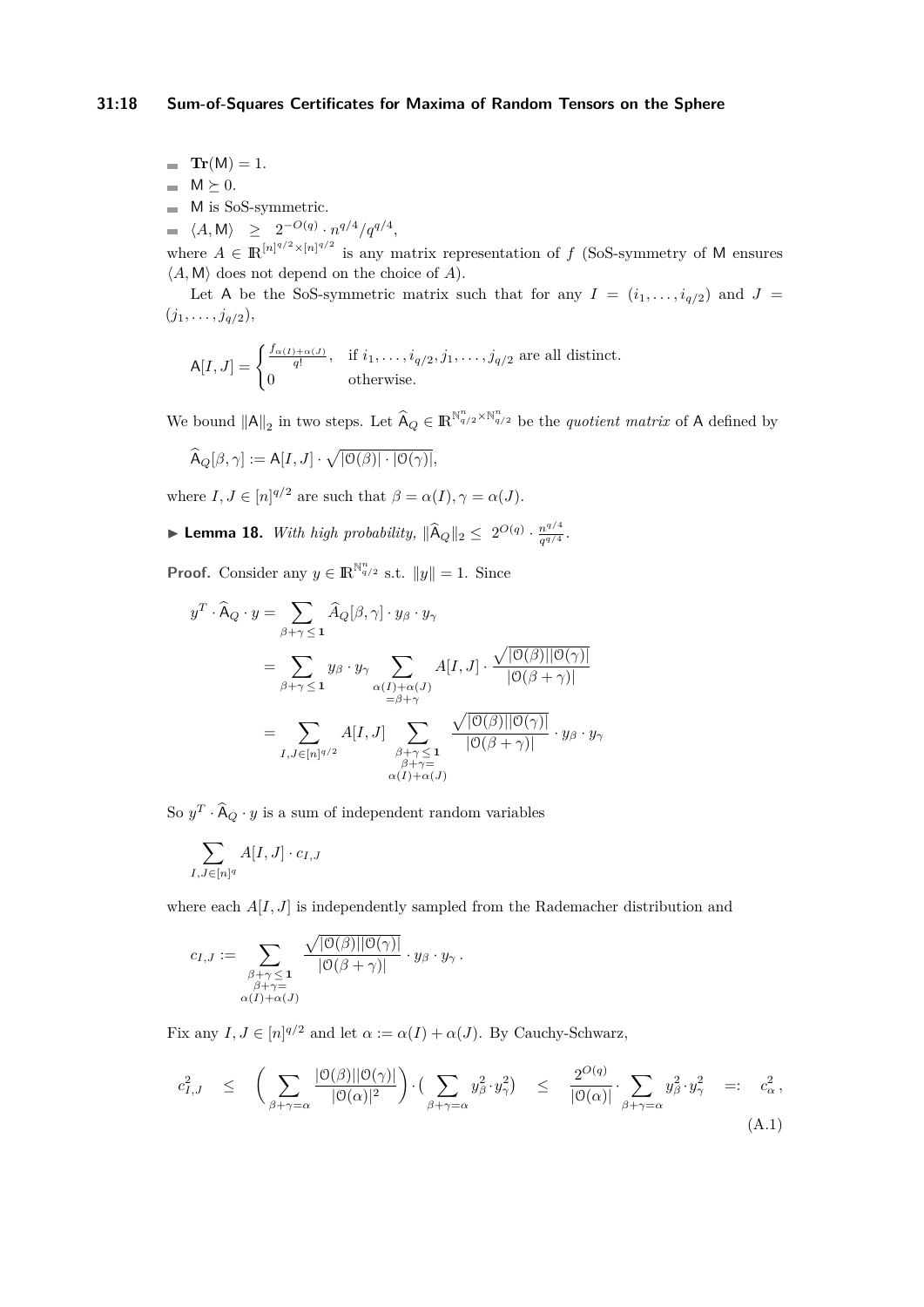since there are at most  $2^{O(q)}$  choices of  $\beta$  and  $\gamma$  with  $\beta + \gamma = \alpha$ , and  $|\mathcal{O}(\beta)| \cdot |\mathcal{O}(\gamma)| \leq |\mathcal{O}(\alpha)|$ . Therefore,  $y^T \cdot \hat{A}_Q \cdot y$  is the sum of independent random variables that are centred and always lie in the interval  $[-1, +1]$ . Furthermore, by Eq.  $(A.1)$ , the total variance is

$$
\sum_{I,J\in [n]^{q/2}} c_{I,J}^2 \ \leq \ \sum_{\alpha\in \mathbb{N}_q^n} c_\alpha^2 \cdot |\mathbb{O}(\alpha)| \ \leq \ 2^{O(q)} \cdot \sum_{\beta,\gamma\in \mathbb{N}_{q/2}^n} y_\beta^2 \cdot y_\gamma^2 \ = \ 2^{O(q)} \cdot \big(\sum_{\beta\in \mathbb{N}_{q/2}^n} y_\beta^2\big)^2 \ = \ 2^{O(q)}
$$

The claim then follows from combining standard concentration bounds with a union bound over a sufficiently fine net of the unit sphere in  $|\mathbb{N}^n_{q/2}| \leq 2^{O(q)} \cdot \frac{n^{q/2}}{q^{q/2}}$  $\frac{n^{q/2}}{q^{q/2}}$  dimensions.

<span id="page-18-0"></span>▶ Lemma 19. *For any SoS-symmetric*  $A \in \mathbb{R}^{\lfloor n \rfloor^{q/2} \times \lfloor n \rfloor^{q/2}}$ ,  $||A||_2 \leq ||\hat{A}_Q||_2$ .

**Proof.** For any  $u, v \in \mathbb{R}^{\lfloor n \rfloor^{q/2}}$  *s.t.*  $||u|| = ||v|| = 1$ , we have

$$
u^T A v
$$
  
\n
$$
= \sum_{I,J \in [n]^{q/2}} A[I,J] u_I v_J
$$
  
\n
$$
= \sum_{I,J \in [n]^{q/2}} \frac{\widehat{A}_Q[\alpha(I), \alpha(J)]}{\sqrt{|\mathbb{O}(I)| |\mathbb{O}(J)|}} \cdot u_I v_J
$$
  
\n
$$
= \sum_{\alpha,\beta \in \mathbb{N}_{q/2}^n} \frac{A[\alpha,\beta]}{\sqrt{|\mathbb{O}(\alpha)| |\mathbb{O}(\beta)|}} \langle u|_{\mathbb{O}(\alpha)}, 1 \rangle \langle v|_{\mathbb{O}(\beta)}, 1 \rangle
$$
  
\n
$$
= a^T \widehat{A}_Q b \qquad \text{where } a_\alpha := \frac{\langle u|_{\mathbb{O}(\alpha)}, 1 \rangle}{\sqrt{|\mathbb{O}(\alpha)|}}, b_\alpha := \frac{\langle v|_{\mathbb{O}(\alpha)}, 1 \rangle}{\sqrt{|\mathbb{O}(\alpha)|}}
$$
  
\n
$$
\leq ||\widehat{A}_Q||_2 ||a|| \cdot ||b||
$$
  
\n
$$
= ||\widehat{A}_Q||_2 \sqrt{\sum_{\alpha \in \mathbb{N}_{q/2}^n} \frac{\langle u|_{\mathbb{O}(\alpha)}, 1 \rangle^2}{|\mathbb{O}(\alpha)|}} \sqrt{\sum_{\alpha \in \mathbb{N}_{q/2}^n} \frac{\langle v|_{\mathbb{O}(\alpha)}, 1 \rangle^2}{|\mathbb{O}(\alpha)|}}
$$
  
\n
$$
\leq ||\widehat{A}_Q||_2 \sqrt{\sum_{\alpha \in \mathbb{N}_{q/2}^n} ||u|_{\mathbb{O}(\alpha)} ||^2} \sqrt{\sum_{\alpha \in \mathbb{N}_{q/2}^n} ||u|_{\mathbb{O}(\alpha)} ||^2}
$$
  
\n
$$
\leq ||\widehat{A}_Q||_2 ||u|| \cdot ||v|| = ||\widehat{A}_Q||_2.
$$
 (by Cauchy-Schwarz)

The above two lemmas imply that  $||A||_2 \le ||\widehat{A}_Q||_2 \le 2^{O(q)} \cdot \frac{n^{q/4}}{q^{q/4}}$  $\frac{n^{q}}{q^{q/4}}$ . Our moment matrix M is defined by

$$
M := \frac{1}{c_1} \bigg( \frac{1}{c_2} \cdot \frac{q^{3q/4}}{n^{3q/4}} A + \frac{W}{n^{q/2}} \bigg),
$$

where W is the direct extension of  $\widehat{W}$  constructed in Theorem [15](#page-13-1) – W[*I, J*] :=  $\widehat{W}[\alpha(I), \alpha(J)]$ for all  $I, J \in [n]^{q/2}$ , and  $c_1, c_2 = 2^{\Theta(q)}$  that will be determined later.

We first consider the trace of *M*. The trace of **A** is 0 by design, and the trace of **W** is  $n^{q/2} \cdot 2^{O(q)}$ . Therefore, the trace of M can be made 1 by setting  $c_1$  appropriately. Since both A and W are SoS-symmetric, so is M. Since  $\mathbf{E}[W, A] = 0$  and for each  $I, J \in [n]^{q/2}$  with  $i_1, \ldots, i_{q/2}, j_1, \ldots, j_{q/2}$  all distinct we have  $\mathbf{E}[A[I, J]A[I, J]] = \frac{1}{q!}$ , with high probability

$$
\langle A, M \rangle = \frac{1}{c_1} \cdot \langle A, \left( \frac{1}{c_2} \cdot \frac{q^{3q/4}}{n^{3q/4}} A + \frac{W}{n^{q/2}} \right) \rangle \ge 2^{O(-q)} \cdot \frac{q^{3q/4}}{n^{3q/4}} \cdot \frac{n^q}{q^q} = 2^{O(-q)} \cdot \frac{n^{q/4}}{q^{q/4}}.
$$

 $\blacktriangleleft$